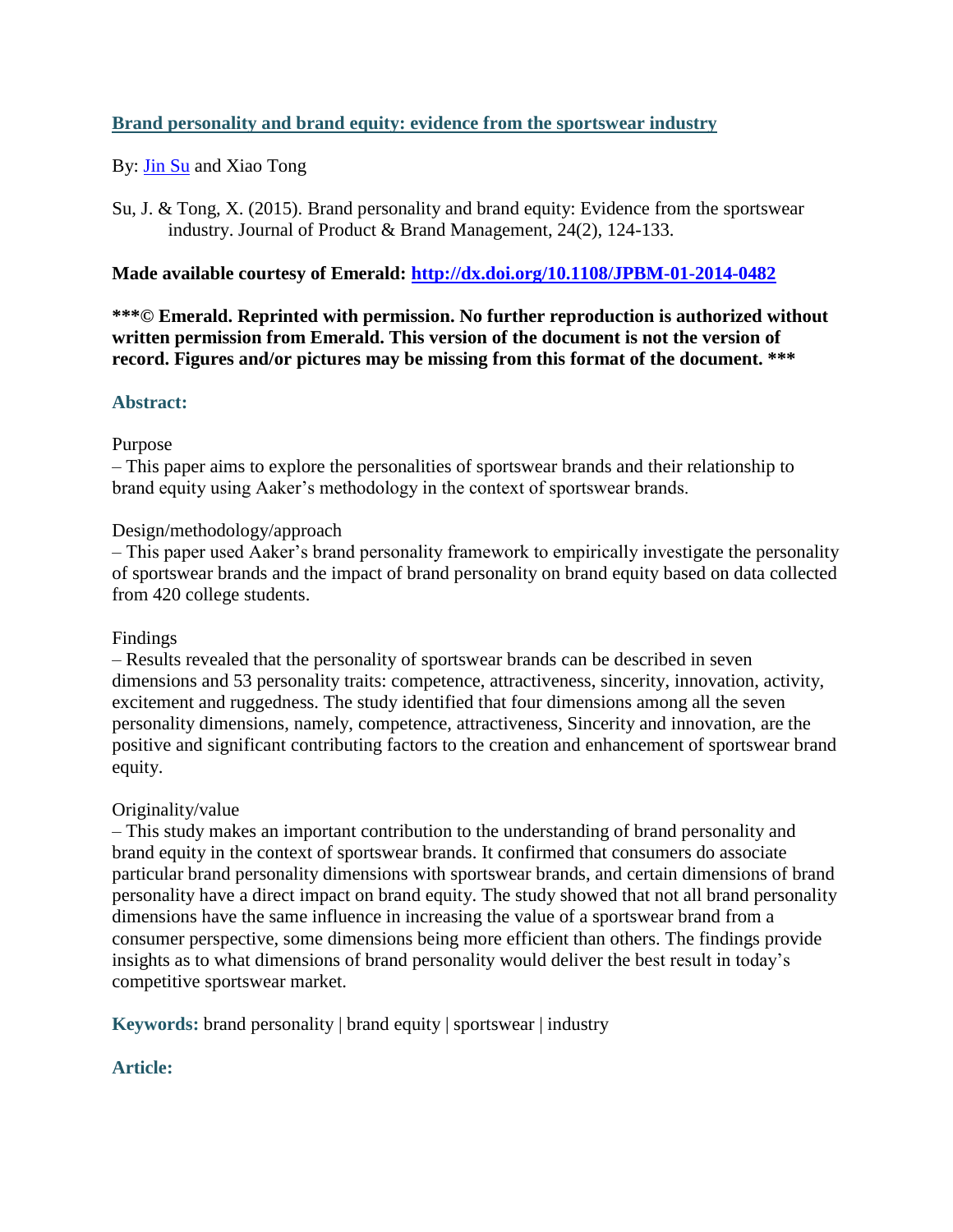### **Introduction**

Brand management is considered useful in fully exploiting the assets of an organization and in generating additional value from the investments already made into brands (Pappu et al., 2005). Brand building can create a powerful and effective communication between marketers and consumers which brings advantages such as defending against competitors and building market share. Therefore, branding strategy, as a key element in the marketing mix, is increasingly viewed as a powerful tool to obtain sustainable competitive advantages as well as to fully utilize available resources (Wang et al., 2008; Keller, 2009).

Almost every marketing activity works, successfully or unsuccessfully, to build, manage and exploit brand equity (Aaker, 1991; Keller, 1993; Yoo and Donthu, 2001). Building brand equity is considered an important part of brand building (Keller, 2008). Brand equity is regarded as a very important concept in business practices as well as in academic research because marketers can gain competitive advantages through strong brands (Keller, 1993; Aaker, 1996a; Keller, 2008). For example, high brand equity levels are known to lead to higher consumer preferences, brand purchase intentions and brand choice behavior (Cobb-Walgren et al., 1995; Freling et al., 2011; Romaniuk and Nenycz-Thiel, 2013). Firms that have strong brands with positive brand equity are also known to have better product-market outcomes such as brand extensibility and price flexibility (Wang et al., 2008), and brand market performance outcomes (Chaudhuri and Holbrook, 2001).

According to Aaker (1996a), brand personality is a key component of brand equity, and it can contribute to brand equity. Brand personality indicates consumer's perceptions of personality traits of brands and further helps create and build meaningful consumer–brand relationships. A well-established brand personality can help leverage a set of unique and favorable brand images and thus enhance the value of brand equity (Aaker, 1991; Keller, 1993; Aaker, 1996a).

The global sportswear market is highly competitive, and it is one of the most heavily branded areas in the global apparel market (Tong and Hawley, 2009). The sportswear brands are dedicated to create strong brand equity and build brand loyalty through creating strong and distinctive brand personality. Sportswear brand personality enhances the effectiveness of marketing communications efforts (Arora and Stoner, 2009; Brakus et al., 2009).

This study demonstrates our effort in examining the brand personality structure and its impact on brand equity in a dynamic context – global sportswear brands. Previous research has identified the need for creating an appropriate scale and specific personality traits in particular sectors (Ekinci and Hosany, 2006; Arora and Stoner, 2009; Valette-Florence and De Barnier, 2013). Furthermore, researchers are encouraged to determine how brand personality affects brand equity and whether there is a certain type of brand personality that leads to greater brand equity (Keller, 1993; Aaker and Fournier, 1995). Recognizing the need and the suggestions from previous research and considering there is little research on examining the consequences of brand personality dimensions, this study fills a gap in literature by focusing on the relationships between brand personality dimensions and brand equity. Our study contributes to the literature by specifically examining the effects of brand personality dimensions on brand equity in the sportswear context. Understanding the concepts of brand personality and brand equity and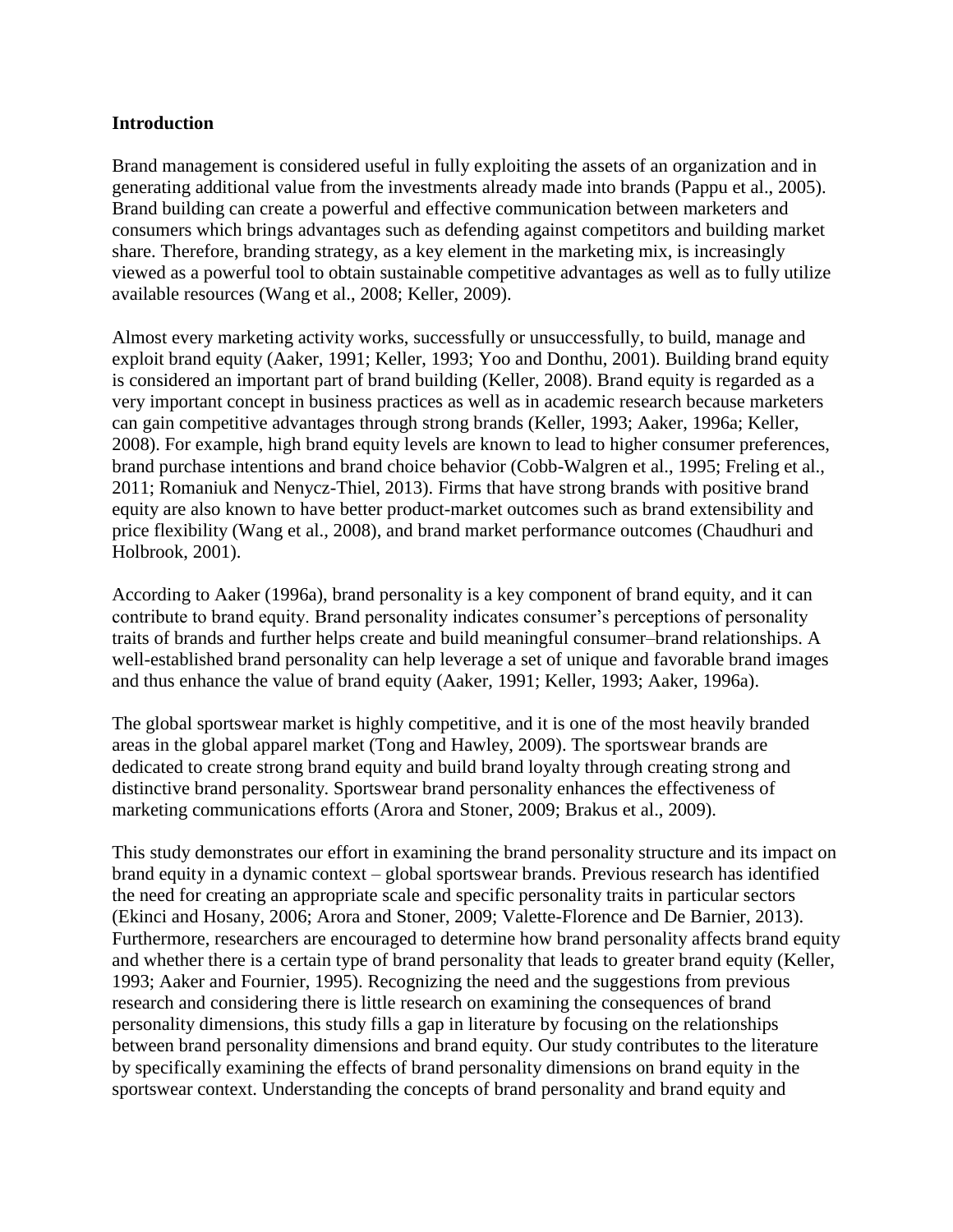developing further insights into the relationships between brand personality dimensions and brand equity is important in the face of the prominence of branding in the sportswear industry and is essential for an enriched practice of sportswear brand management. This study aims to explore the personalities of sportswear brands and their relationships with brand equity using Aaker's methodology. We examined two key questions that pertained to the personality of sportswear brands:

*Q1.* Are sportswear brands perceived to possess personalities? If so, what are the underlying personality dimensions of sportswear brands?

*Q2.* What are the relationships between the brand personality dimensions of sportswear brands and overall brand equity?

# **Theoretical development of conceptual framework**

# *Brand personality: definition and its main dimensions*

According to anthropomorphic theory, human beings feel the need to personify objects to help their interactions with the intangible world. The concept of brand personality offered in the literature recognizes the use of human descriptors to portray brands (Plummer, 2000; Freling and Forbes, 2005; Geuens et al., 2009; Maehle et al., 2011). All interactions that consumers have with a brand, whether direct or indirect, generate and impact the perceptions of the brand personality traits (Plummer, 2000). More formally, the seminal work of Aaker (1997, p. 347) defines brand personality as "the set of human characteristics associated with a brand". Brand personality enables consumers to identify themselves with a brand and to express their own personality through the brand, as individuals tend to consider possessions to be part of their "self" (Belk, 1988; Azoulay and Kapferer, 2003). A consumer can thus identify himself in relationship to a brand based on the adequacy between his own personality and that ascribed to the brand (Sirgy, 1982; Louis and Lombart, 2010).

Aaker (1997) developed a 42-item measurement scale and identified five distinct personality dimensions that are associated with brands which she labeled as:

- 1. excitement (traits such as daring, spirited and imaginative);
- 2. sincerity (wholesome, down-to earth and honest);
- 3. competence (reliable, intelligent and successful);
- 4. sophistication (glamorous, upper class and charming); and
- 5. ruggedness (outdoorsy, masculine and tough).

Other researchers have also sought to develop factor models of brand personality. For example, Bosnjak et al. (2007) obtained a four-factor structure, including:

- 1. drive (exciting, adventurous and boring);
- 2. conscientiousness (competent, orderly and reliable);
- 3. emotion (loving, cordial and sentimental); and
- 4. superficiality (selfish, arrogant and hypocritical).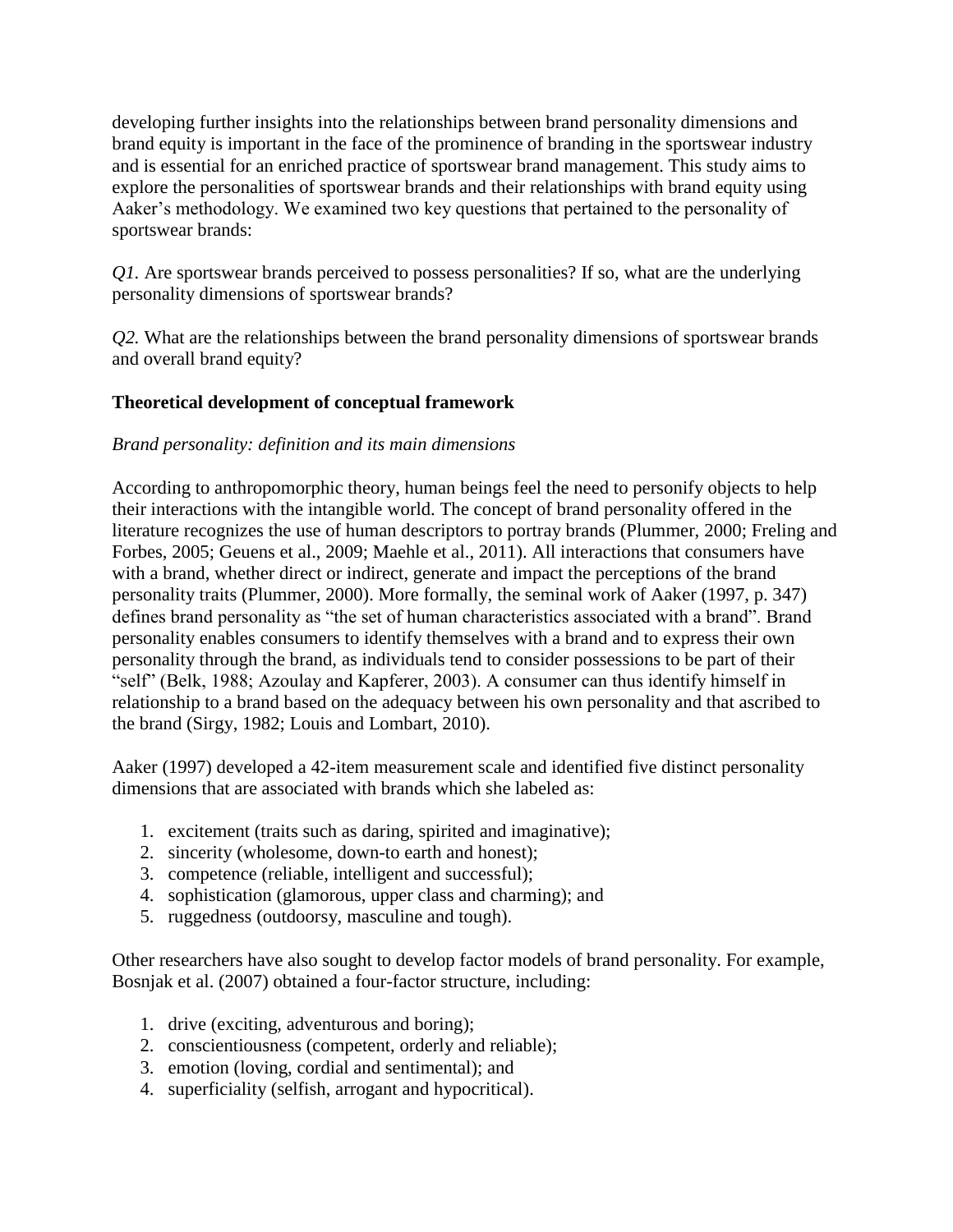Geuens et al. (2009) identified five factors (activity, responsibility, aggressiveness, simplicity and emotionality).

Brand personality, defined as all personality traits used to characterize a person and associated with a brand, is an important concept within the field of relational marketing (Louis and Lombart, 2010). Understanding brand personality is necessary for creating and building meaningful consumer–brand relationships. It explains how those relationships impact individuallevel consumer behavior (Fournier, 1998; Sung et al., 2009; Sung and Kim, 2010) and also product-level performance measures (Freling and Forbes, 2005). In addition, brand personality is an effective and efficient way in product differentiation and helps influence brand performance.

# *Brand equity*

In Farquhar's (1989, p. 24) seminar work on brand equity, brand equity was defined as the "added value" with which a given brand endows a product. Brand equity from an individual consumer's perspective is reflected by the increase in attitude strength for a product using the brand (Farquhar, 1989, p. 27). Farquhar's pioneering work laid the foundation for later research on brand equity. Two most widely cited brand equity conceptualizations are those of Aaker (1991) and Keller (1993). Although Aaker (1991) and Keller (1993) conceptualized brand equity differently, both defined brand equity from a consumer perspective based on consumers' memory-based brand associations, and they both argued that collectively, brand equity comprises different dimensions which underlie the incremental value that a brand provides for its consumers. Keller (1993) referred to brand equity as customer-based brand equity and defined it as "the differential effect of brand knowledge on consumer response to the marketing of a brand" (Keller, 1993, p. 2). Keller's conceptualization focuses on brand knowledge which involves two components:

- 1. brand awareness (recall and recognition); and
- 2. brand image (a combination of favorability, strength and uniqueness of brand associations).

According to Keller, a brand can have positive (negative) customer-based brand equity when consumers react more (less) favorably to an element of the marketing mix for the brand than they do to the same marketing mix element for other brands. Customer-based brand equity occurs when consumers are familiar with the brand and hold some "favorable, strong and unique" brand associations in memory (Keller, 1993, 2008). By contrast, Aaker (1991, p. 15) provided one of the most generally accepted and comprehensive definitions of brand equity:

## *A set of brand assets and liabilities linked to a brand, its name and symbol that add to or subtract from the value provided by a product or service to a firm and/or to that firm's customers.*

In effect, from the consumer perspective, Aaker's conceptualization focuses on four most important dimensions – brand awareness, brand associations, perceived quality and brand loyalty.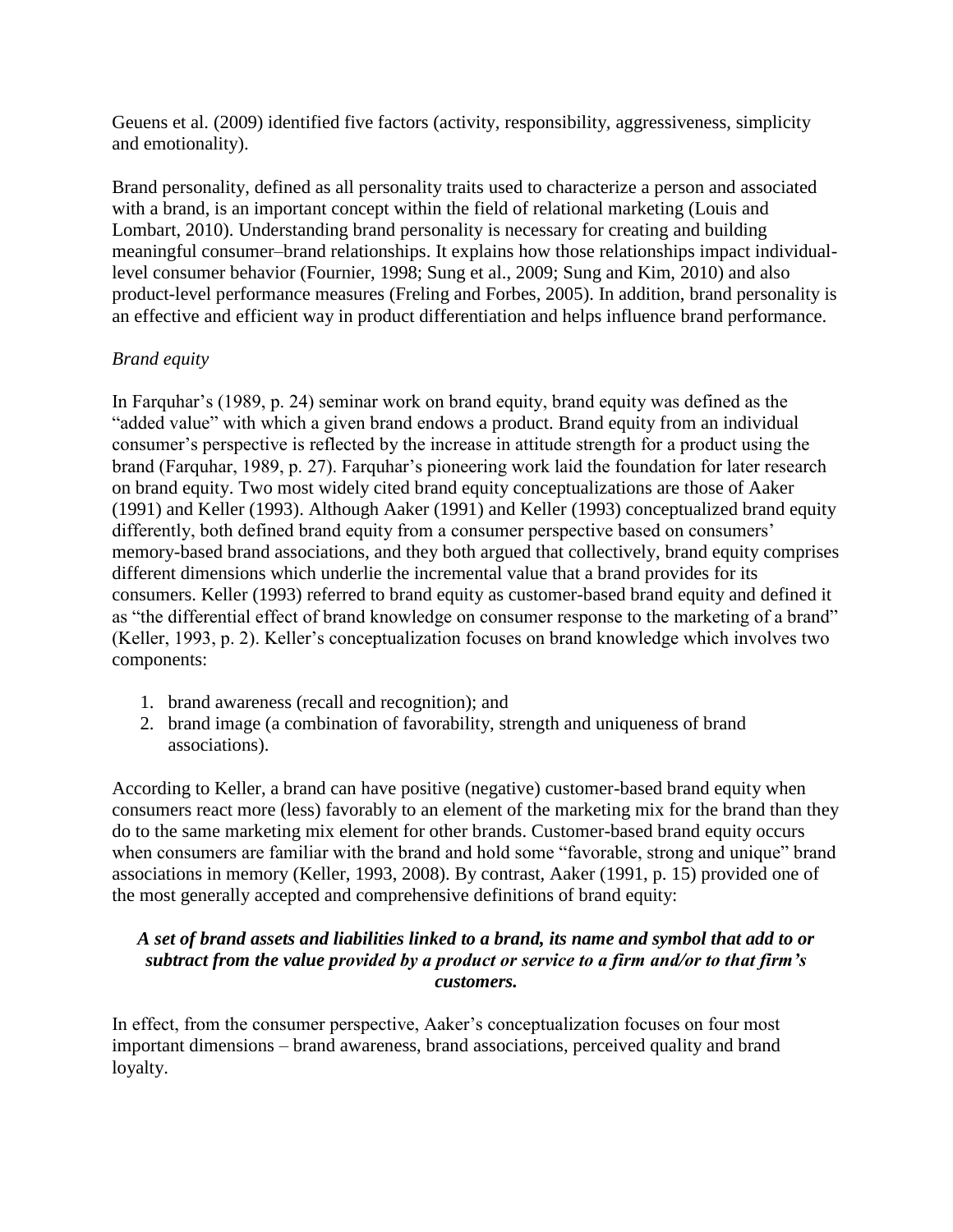Brand awareness refers to "the ability of a potential buyer to recognize or recall that a brand is a member of a certain product category" (Aaker, 1991, p. 61). This construct is related to the strength of a brand's presence in consumers' minds. Keller (1993) conceptualized brand awareness as consisting of both brand recognition and brand recall. Brand recall refers to consumers' ability to retrieve the brand from memory, while brand recognition is the basic and first step in brand communication. Brand associations can be defined as "anything linked to the memory of a brand" (Aaker, 1991, p. 109). Brand associations are believed to contain the meaning of the brand for consumers, and these associations can be from a wide range of sources and vary according to their favorability, strength and uniqueness (Keller, 1993). Although brand associations can be classified into different types, three main groups related to the product, the personality and the organization are identified in the literature (Aaker, 1996b; Buil et al., 2008). Aaker (1991) argued that the link to a brand (from the association) will be stronger when it is based on many experiences or exposures to communications and when a network of other links supports it. Further, Aaker (1991) suggested that brand associations could provide value to the consumer by providing a reason for consumers to buy the brand and by creating positive attitudes/feelings among consumers. Perceived quality is defined as "the consumer's judgment about a product's overall excellence or superiority" (Zeithaml, 1988, p. 3). It is not the objective quality of the product but consumers' subjective evaluations which depend on their perceptions. Similar to brand associations, perceived quality also provides value to consumers by providing them with a reason to buy and by differentiating the brand from competing brands. Brand loyalty can be conceptualized in several ways, based on attitudinal perspective and consumer perception or on behavioral perspective. Aaker (1991, p. 39) defined brand loyalty as: "the attachment that a customer has to a brand". Yoo and Donthu (2001, p. 3) defined brand loyalty on an attitudinal perspective as "the tendency to be loyal to a focal brand, which is demonstrated by the intention to buy the brand as a primary choice". Oliver (1999, p. 34) defined brand loyalty, in a comprehensive way, as:

### *[…] a deeply held commitment to re-buy or re-patronize a preferred product/service consistently in the future, thereby causing repetitive same-brand or same brand-set purchasing, despite situational influences and marketing efforts having the potential to cause switching behavior.*

Cobb-Walgren et al. (1995) conducted the pioneering research to measure consumer-based brand equity (CBBE) based on the conceptualization of Aaker (1991) and Keller (1993). Their study relies on a consumer-based perceptual measure of brand equity, namely, brand awareness, brand associations and perceived quality. Yoo and Donthu (2001), in an effort to find a parsimonious measure for CBBE, developed a multidimensional model and tested the model using the crosscultural data. They found that CBBE was a three-dimensional construct composed of brand loyalty, perceived quality and brand awareness/associations (combining brand awareness and brand associations into one dimension). Yoo and Donthu's (2001) CBBE scale was later validated by Washburn and Plank (2002). Netemeyer et al. (2004) suggested that core facets of brand equity should be measured by three elements, including perceived quality/perceived value, uniqueness and willingness to pay a price premium.

#### *The relationship between brand personality and brand equity*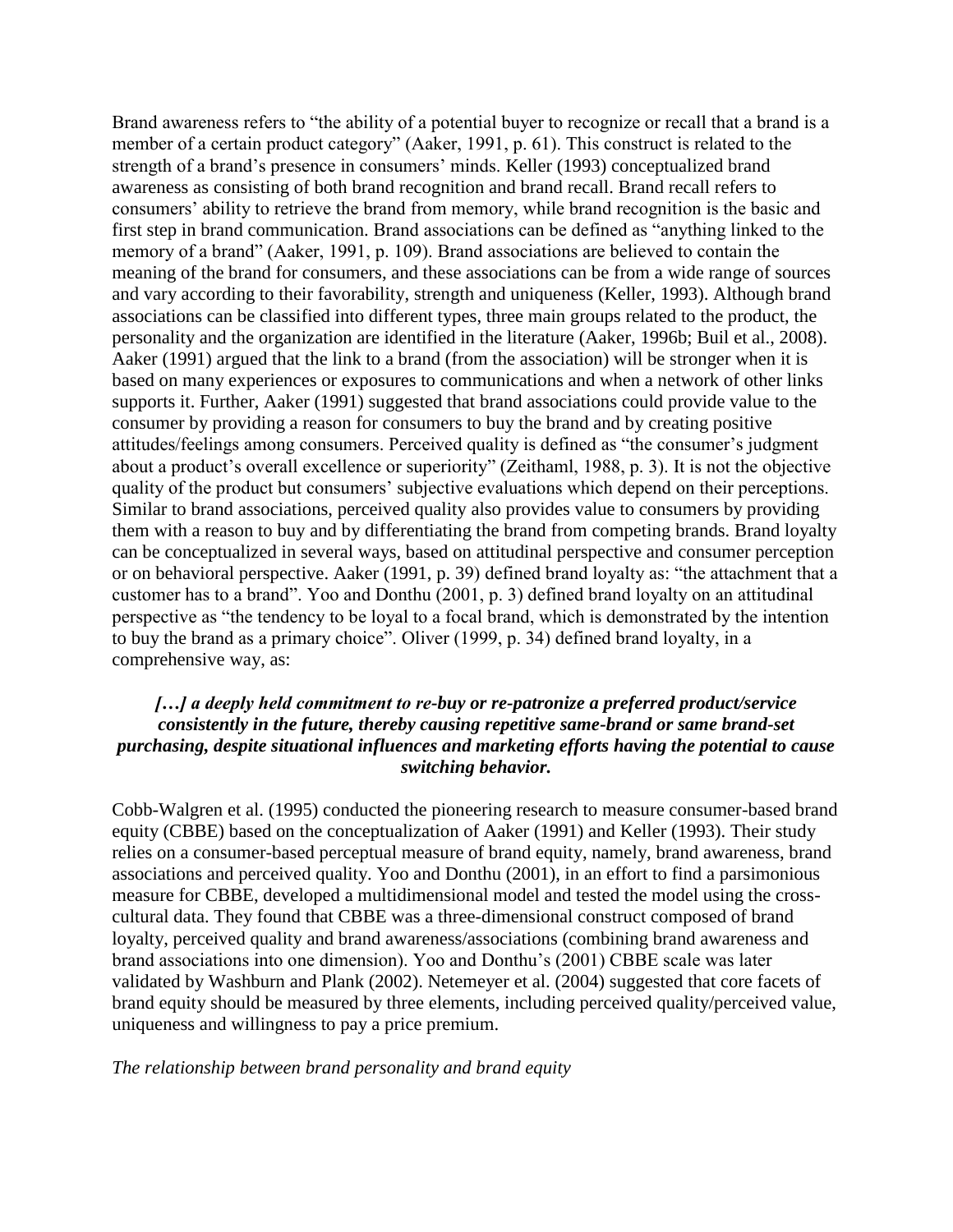How can we increase brand equity? This question is currently a major challenge for professionals and constitutes an endless research issue for researchers. In response to the trend of increasing brand globalization and competition, research has focused on understanding how to build, measure and manage brand equity, which is considered as a significant asset for a firm (Keller, 2008).

Brand equity is an additional effect in a consumer's response to a brand that stretches beyond the product itself and its attributes. Aaker (1996a) argued that brand personality contributes to brand equity. Yoo and Donthu (2001) suggested that the dimensions of Aaker's brand personality construct may be related to brand equity for further research. Pappu et al. (2005) maintained that brand personality is one of the most important types of brand associations and brand personality influences the brand's equity. Similarly, Keller (1993, 2008) considered that brand equity is influenced by brand image which is the collection of associations with a brand as found in a consumer's memory. Such associations can be functional, attitudinal and symbolic. The symbolic, abstract association assigned by a consumer to a brand helps create brand personality, which is one of the components of brand image. Branding researchers generally agree that consumers store brand associations in a memory-based brand network and that these associations may be accessed during decision making. As such, brand personality is a cornerstone of customer-based brand equity (Freling et al., 2011). Strong, unique and favorable perceptions of a brand personality can help leverage a set of unique and favorable brand images, thus have the capacity to positively affect a brand's overall equity (Kim et al., 2010; Freling et al., 2011).

Marketers and brand managers view brand personality as an efficient way to distinguish the brand from its competitors, thereby enhancing the effectiveness of marketing communications efforts (Arora and Stoner, 2009; Sung, 2011). The concept of brand personality offers a major managerial advantage in that it can impact the relationship that a consumer has with a brand and explain that consumer's behavior (Louis and Lombart, 2010). Thus, brand personality concept clearly offers a new prospect for brand management and performance. Brand personality is a central driving force of consumer's positive attitude and preference for a brand (Biel, 1993).

The consequences of brand personality include perceived brand quality, attitude toward the brand, intentions of future behavior, trust in the brand and attachment and commitment to the brand (Louis and Lombart, 2010). Sung and Kim (2010) also provided evidence that brand personality traits can be used as a central driver in enhancing persuasion and increasing brand trust and brand affect.

Few studies empirically examined the relationship between brand personality dimensions and brand equity, although some researchers, as stated above, recognized and advocated the influence of brand personality on brand equity. To fulfill this gap, we have chosen to empirically examine the effect of brand personality on brand equity. Specifically, we propose that a wellestablished sportswear brand personality structure enhances the value of brand equity. Furthermore, we are also interested in identifying the dimensions of sportswear brand personality that are most relevant and most significant for their impact on sportswear brand equity. For the purpose of this study, a conceptual framework was developed and is shown in Figure 1: brand personality dimensions are considered latent-independent (exogenous) variables, while brand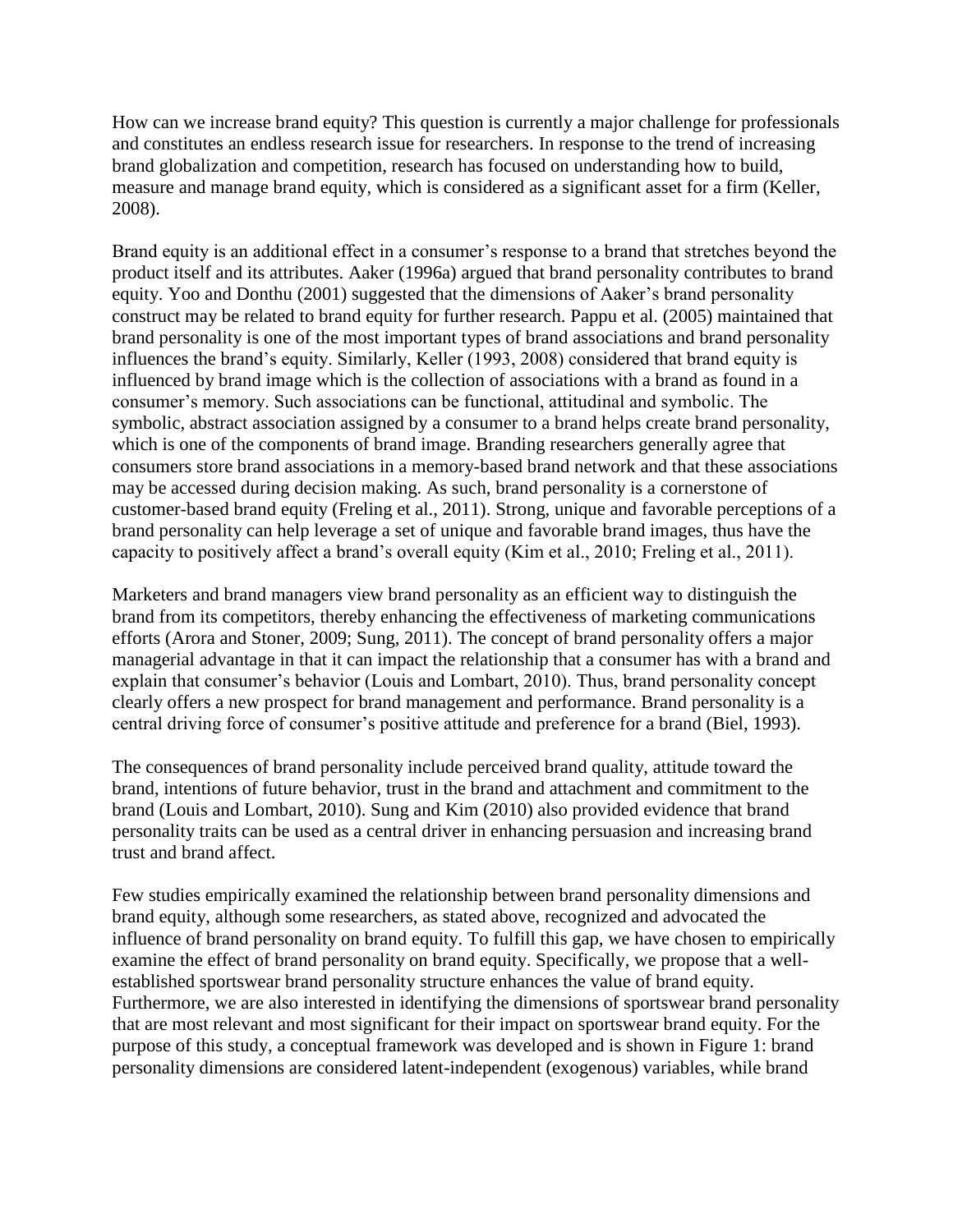equity is considered latent-dependent (endogenous) variable. In our model, brand equity is conceived as a second-order factor that is determined and measured by brand equity dimensions.

## **Research design and methodology**

## *Measures*

The Brand Personality Scale (BPS) developed by Aaker (1997) is reliable, valid and generalizable, and appears to best explain the way American consumers perceive brands across symbolic and utilitarian product and service categories. However, Aaker's BPS and most of the studies after Aaker (1997) measure brand personality on an aggregate level across multiple brands of different product categories (Aaker et al., 2001; Sung and Tinkham, 2005; Bosnjak et al., 2007; Milas and Mlačić, 2007; Geuens et al., 2009). Studies have suggested that personality perceptions may vary by product category and different settings and that specific brand personality dimensions are associated with particular product categories (Arora and Stoner, 2009). Several studies applied Aaker's (1997) framework in specific sectors and offered unique variations of personality dimensions that were drawn from a particular market context (Ekinci and Hosany, 2006; Kaplan et al., 2010; Kim et al., 2010). There is evidence of the advantages of focusing on a specific area of application in brand personality research: the more exact semantics of items, facets and dimensions, directly related to the area investigated (Ekinci and Hosany, 2006; Arora and Stoner, 2009; Kaplan et al., 2010; Valette-Florence and De Barnier, 2013). Motivated by recent studies that argued for creating an appropriate scale and specific personality traits in particular sectors, we think there is a need to first identify and validate the personalities that are specifically associated with sportswear brands before testing their relationships with brand equity. The measures for sportswear brand equity were drawn from previous research. A brief discussion of how each study variable was operationalized follows.

#### Figure 1 Conceptual framework for this study



### *Selection of sportswear brand personality attributes*

Guided by the brand personality study by Aaker (1997), the selection of sportswear brand personality attributes followed a three-step process. In the first step, we conducted a freeassociation task to ensure familiarity and relevance of the attributes. In total, 80 undergraduates at a large southeastern university in the USA (60 per cent female, average age  $= 22$ ) were asked to write down the personality attributes that first came to mind when thinking about well-known sportswear brands. Based on a research report on sportswear brands from Commerzbank (2008), the top ten sportswear brands by market share were chosen as the product stimuli in this study, namely, Nike, Adidas, Reebok, Puma, New Balance, Converse, K-Swiss, Sketchers, Under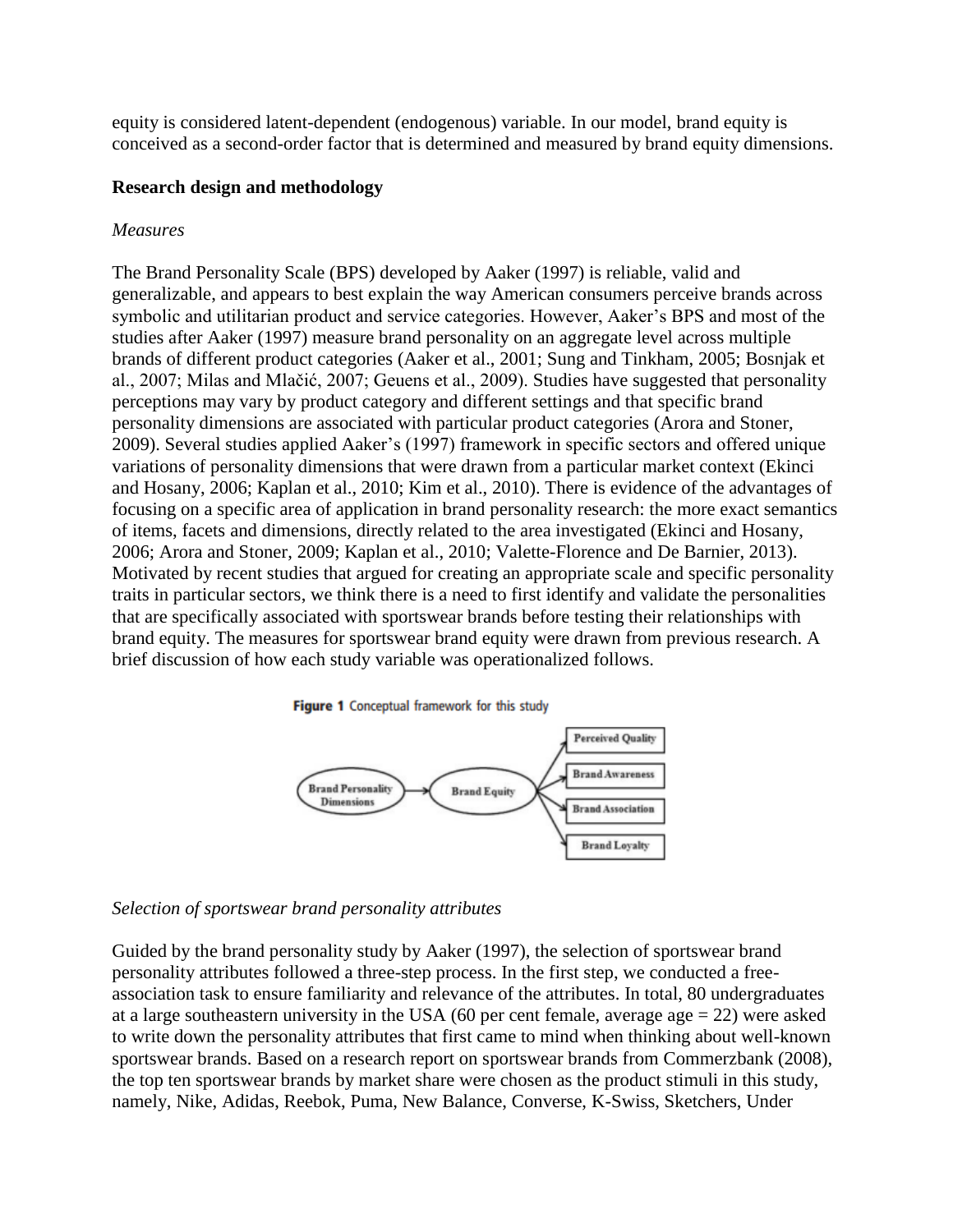Armour and ASICS. A total of 210 unique traits were generated in this process. Second, to maximize the content representation of personality attributes, we incorporated the 42 original personality traits proposed by Aaker (1997) into our inventory. We also identified 32 additional attributes from Arora and Stoner's (2009) study of personality characteristics of athletic brands and Brakus et al.'s (2009) study of brand experience of athletic brands, yielding a total of 284 attributes. Guided by Aaker, Benet-Martinez and Garolera's brand personality study (2001), the third stage looked to reduce the 284 attributes to a more manageable number by eliminating those "redundant", "ambiguous" and "irrelevant to the construct". Two experienced researchers in apparel marketing were asked to delete items from the list that seemed inappropriate for sportswear brands to derive a more manageable number of personality attributes. Furthermore, a group of students from two US universities were asked to review the final list to make sure the traits were suitable for describing sportswear brands. This resulted in a final set of 63 traits being used to examine the sportswear brands' personality.

### *Brand equity*

As previously discussed, brand equity is conceived as a second-order factor that is determined by brand equity dimensions. More specifically, four brand equity dimensions – perceived quality, brand awareness, brand association and brand loyalty – were considered in the customer-based brand equity measure of this study. The scales of brand equity dimensions came primarily from previous research, with some adoptions. Perceived quality measured consumers' subjective judgments about a brand's overall excellence or superiority, using three items adopted from Aaker (1991) and Pappu et al. (2005). Measures for brand awareness were adopted from Aaker (1991) and Yoo et al. (2000), with four items measuring the strength of the brand in a consumer's memory as reflected by the consumer's ability to identify various elements of it. Brand personality (uniqueness and favorableness) and organizational associations were used as measures for brand association, five items for which were developed based on Aaker (1996a, 1996b), Keller (1993) and Pappu et al. (2005). Borrowed from Yoo et al. (2000) and Pappu et al. (2005), five items were used to capture the consumer's overall commitment to being loyal to a specific brand.

### **Sample and data collection procedure**

A pretest of the questionnaire was conducted prior to the actual survey to enable the refinement of the measurement scales and the checking for any ambiguous or loaded questions. The pre-test was conducted among 30 undergraduates at a large southeastern university in the USA. The final questionnaire was administered to students enrolled at two large universities in the USA (one from the North and one from the South). A total of 460 copies of the questionnaire were delivered, and 420 responses were found usable. The participants ranged in age from 18 to 30 (M  $= 21$ ). In total, 70 per cent of the sample were female. The most prevalent ethnic group was Caucasian (77.4 per cent), followed by African-American (10.3 per cent), Asian (8.4 per cent) and Hispanic or Latino (1.1 per cent). We used a sample of college students in this study because young people, including college students, constitute the largest and most important target market for sportswear, as their physically active lifestyle creates a strong demand for sportswear products (Deng, 2009).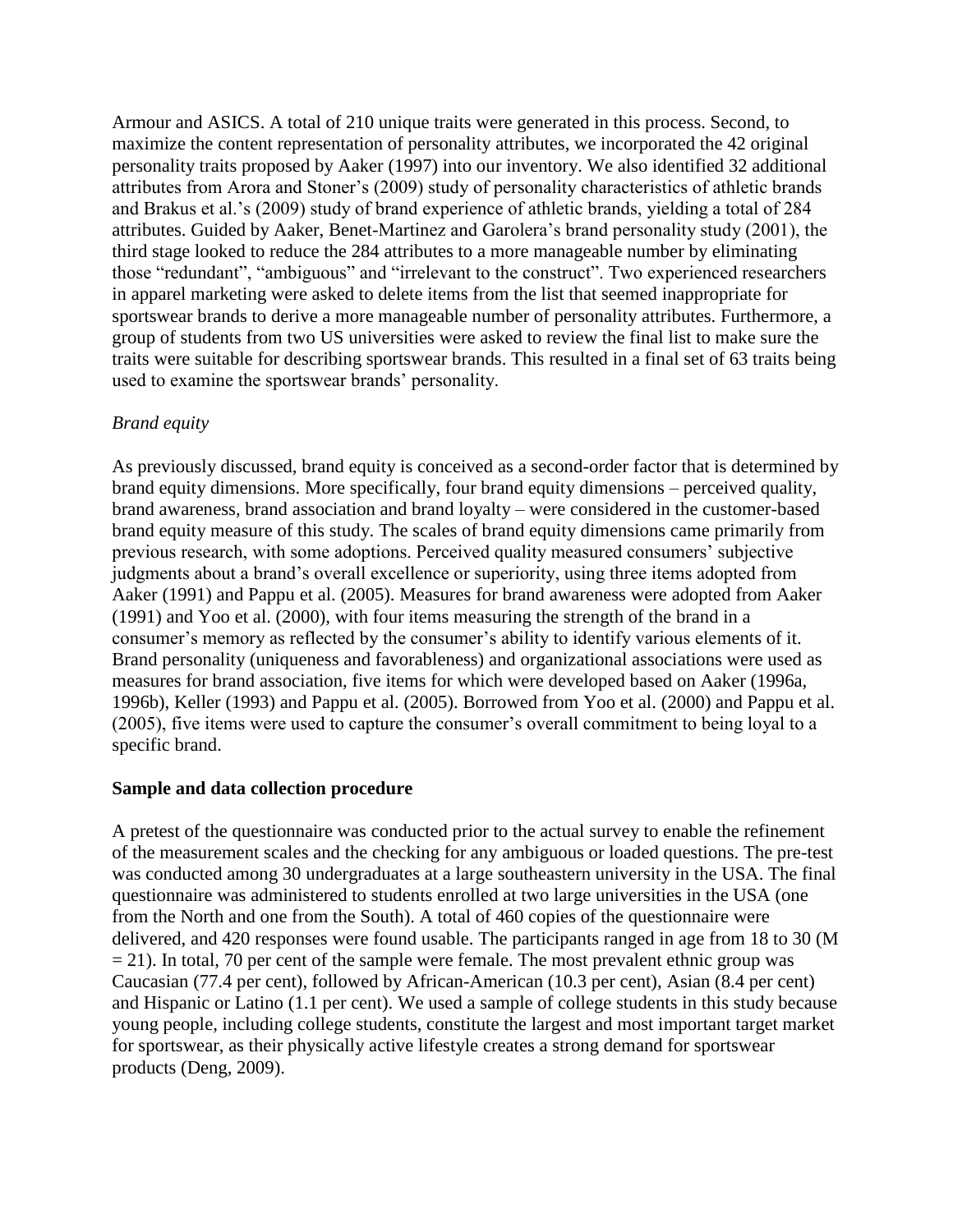Respondents were first asked to pick one sportswear brand from the list of top ten sportswear brands (Commerzbank, 2008) (Nike, Adidas, Reebok, Puma, New Balance, Converse, K-Swiss, Sketchers, Under Armour and ASICS) they were most familiar with; then, the participants received a modified version of the Aaker (1997, p. 350) instructions (see below); next they were asked to rate the extent to which the 63 personality traits described their most familiar sportswear brand along a scale that ranged from 1 (not at all descriptive) to 5 (extremely descriptive). To control for order effects, the personality attributes in the questionnaire were presented in random order. Finally, respondents were asked to evaluate brand equity dimensions of their most familiar sportswear brand using a 5-point Likert scale  $(1 =$  strongly disagree to  $5 =$  strongly agree).

*If I asked you to give me your impression of a particular person, you might answer with a set of personality attributes, such as friendly, cheerful, and reliable. Now, let's think about brands in the same way. In this study, we are interested in finding out your perception of human personalities associated to your most familiar sportswear brand. While evaluating the subsequent set of attributes, please ask yourself, "If this sportswear brand was a person, how would you describe him/her?".*

### **Data analysis and results**

#### *BPS for sportswear brands*

#### *Exploratory factor analysis*

To ensure the reliability and validity of the BPS for sportswear brands developed in this study, we followed the Aaker method (Aaker, 1997; Kim et al., 2010), randomly splitting the data set into two equal samples: an estimation sample and a validation sample. Based on the first half of the data set  $(n = 210, 420/2)$ , we first examined personality dimensions of sportswear brands through Exploratory factor analysis (EFA) using principal component analysis with varimax rotation. During the EFA, ten items that were not related to any factor were excluded from the next steps of the analysis. In the result, a total of seven factors were extracted from the remaining 53 traits. The adequacy of this seven-component solution was determined by the following criteria:

- all seven factors had eigenvalues larger than 1;
- $\bullet$  the seven-factor solution explained a high level of variance (56 per cent);
- a significant dip in the scree plot followed by the seventh factor;
- the factor loading score for each factor  $( > 0.4)$ ; and
- the meaningfulness of each dimension (Aaker, 1997; Kim et al., 2010).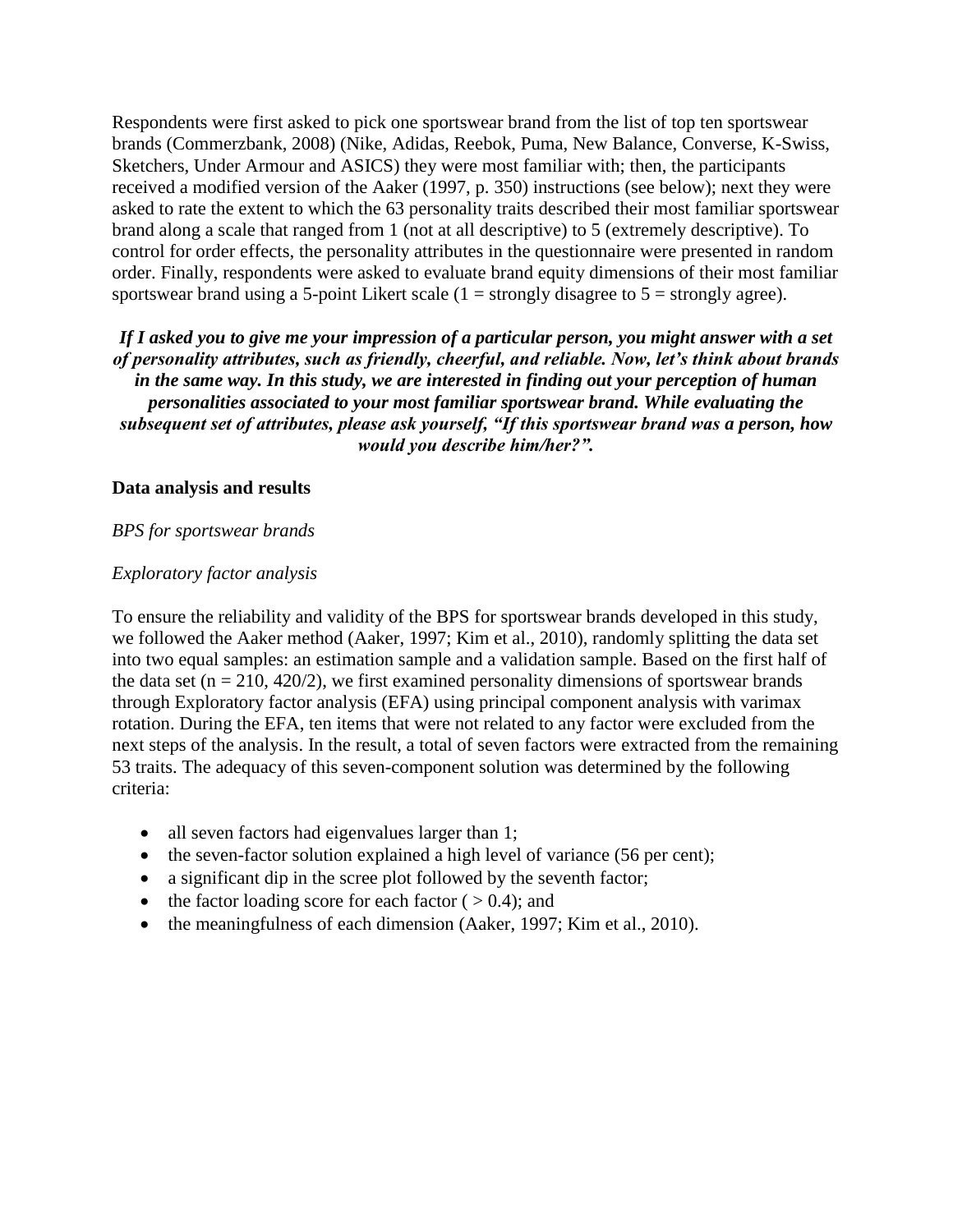Figure 2 Seven sportswear brand personality dimensions and their facets



The seven factors accounted for approximately 56 per cent of the total variance and met all the criteria we used. To represent each brand personality dimension accurately, the analysis also included a facet identification step. Figure 2 depicts all the brand personality traits and their corresponding facets and dimensions.

#### *Confirmatory factor analysis*

Confirmatory factor analysis (CFA) was next used to check validity and reliability of the BPS for sportswear brands. Cronbach's alpha coefficients were used to examine the internal consistency of the items before conducting a CFA. Cronbach's alpha coefficients calculated for each of the seven dimensions indicated high levels of internal reliability because all were greater than 0.70, as Nunnally (1978) proposed: competence = 0.94, attractiveness = 0.86, sincerity = 0.88, innovation = 0.87, activity = 0.79, excitement = 0.80 and ruggedness = 0.69. The CFA used the second half of the data set ( $n = 210, 420/2$ ) as the secondary holdout sample for validation and predication. Fit indices of the measurement model were satisfactory overall:  $\gamma$ 2/df (2.00), goodness-of-fit index (GFI) (0.88), adjusted goodness-of-fit index (AGFI) (0.83), comparative fit index (CFI) (0.90), root mean square residual (RMR) (0.05) and root mean square error of approximation (RMSEA) (0.05), suggesting that the seven-component model is stable within the holdout data. All factor loadings were significant and varied from 0.60 to 0.78, satisfying the convergent validity criteria. In addition, all the average variance extracted (AVE) estimates were greater than the squared correlations between all the constructs in this study, satisfying the discriminant validity criteria (Fornell and Larcker, 1981). Thus, both convergent validity and discriminant validity were considered to have been established for the BPS identified in this study.

#### *Reliability and validity of sportswear brand equity*

First, an EFA was done on the 17 items measuring four dimensions of brand equity with a varimax rotation. EFA produced four distinct factors among the items (perceived quality, brand awareness, brand associations and brand loyalty), which were consistent with the findings from previous research studies. Cronbach's alpha coefficients were then used to examine the internal consistency of the items, and items with adequate Cronbach's alphas were retained for the scales.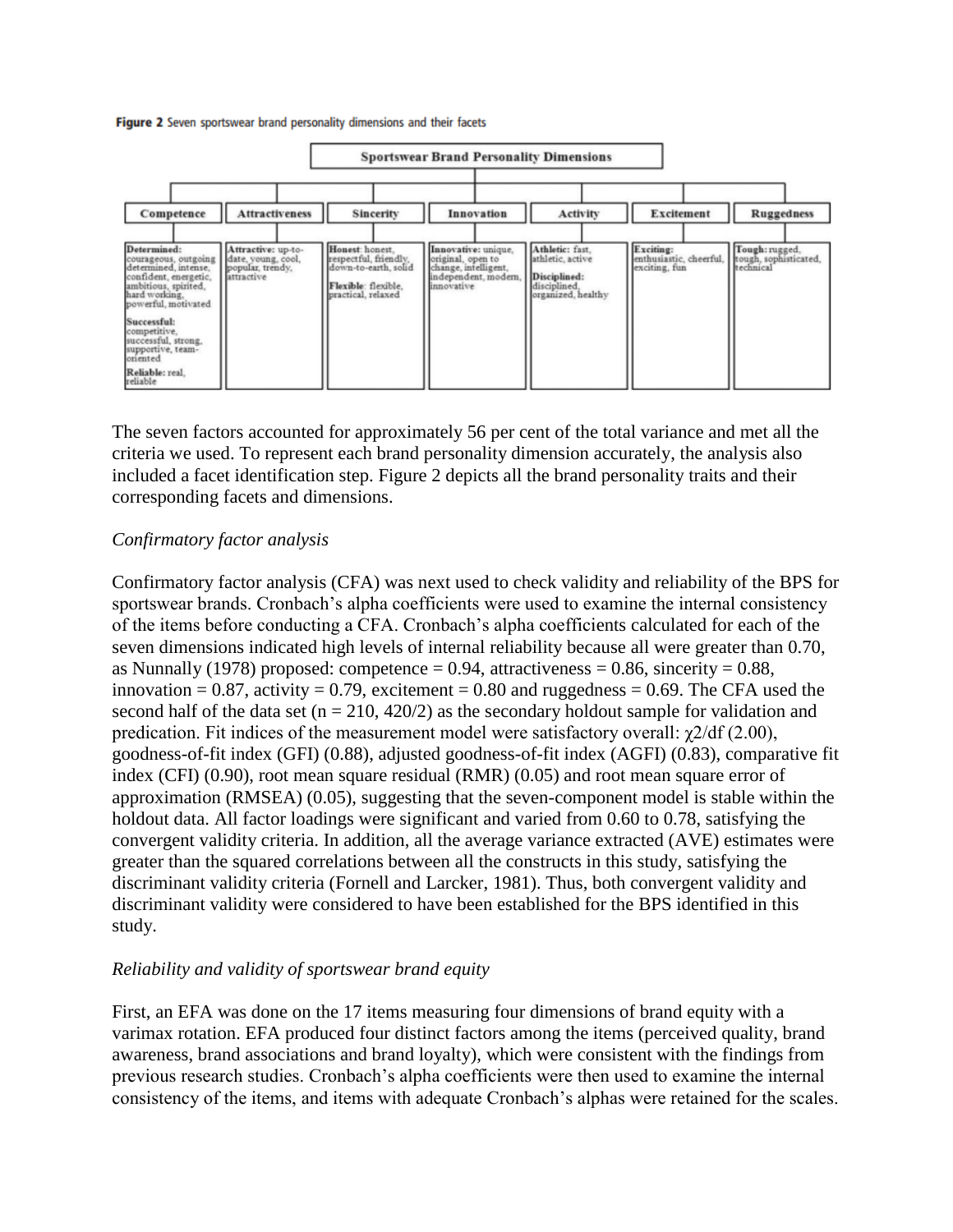The result was that one brand awareness statement was excluded from the final scale due to a low item-total correlation. All the four constructs met the recommended cut-off value of 0.70. As a result, all of the constructs were acceptable, and a total of 16 items were retained for the four brand equity dimensions in the study.

Next, a CFA with Amos 19.0 Graphics software (SEM package) for the measurement model with four constructs was performed. The goodness-of-fit statistics indicated that all the criteria met the recommended values in the measurement model ( $\chi$ 2/df = 2.16; GFI = 0.93; AGFI = 0.90;  $CFI = 0.97$ ; RMR = 0.03 and RMSEA = 0.06). All factor loadings were significant and varied from 0.64 to 0.98, satisfying the convergent validity criteria. Unidimensionality and convergent validity of the constructs were assessed by the composite reliability measure and the AVE, respectively. The composite reliability varied from 0.61 to 0.79, satisfying the criteria of 0.6. The AVE varied from 0.50 to 0.72, thus satisfying the criteria of 0.50. Table I shows the factor loadings, composite reliability and AVE. In addition, all the AVE estimates were greater than the squared correlations between all the constructs in this study, demonstrating good discriminant validity of all scales (Fornell and Larcker, 1981).

|  | Table I Confirmatory factor analysis for the constructs |  |  |  |  |  |
|--|---------------------------------------------------------|--|--|--|--|--|
|--|---------------------------------------------------------|--|--|--|--|--|

|                 | Latent variables and observed indicators                                                                                                                                                                                                                                  | <b>Standardized factor loading</b> | t-value <sup>d</sup> |  |
|-----------------|---------------------------------------------------------------------------------------------------------------------------------------------------------------------------------------------------------------------------------------------------------------------------|------------------------------------|----------------------|--|
|                 | Perceived quality ( $\alpha = 0.87$ , CR = 0.79, AVE = 0.64 <sup>a</sup> )                                                                                                                                                                                                |                                    |                      |  |
| PQ1             | I trust the quality of products from X b                                                                                                                                                                                                                                  | 0.86                               | – c                  |  |
| PQ <sub>2</sub> | Products from X would be of very good quality                                                                                                                                                                                                                             | 0.98                               | 21.81                |  |
| PQ3             | Products from X offer excellent features                                                                                                                                                                                                                                  | 0.90                               | 13.24                |  |
|                 | Brand awareness ( $\alpha = 0.77$ , CR = 0.64, AVE = 0.50)                                                                                                                                                                                                                |                                    |                      |  |
| <b>BAW1</b>     | Some characteristics of X come to my mind quickly                                                                                                                                                                                                                         | 0.76                               | -                    |  |
| <b>BAW2</b>     | I can recognize X quickly among other competing brands                                                                                                                                                                                                                    | 0.78                               | 15.58                |  |
| <b>BAW3</b>     | I am familiar with X brand                                                                                                                                                                                                                                                | 0.85                               | 17.03                |  |
|                 | Brand association ( $\alpha = 0.86$ , CR = 0.61, AVE = 0.57)                                                                                                                                                                                                              |                                    |                      |  |
| BAS1            | X has very unique brand image, compared to competing brands                                                                                                                                                                                                               | 0.80                               | 16.03                |  |
| <b>BAS2</b>     | I respect and admire people who wear X                                                                                                                                                                                                                                    | 0.87                               | 17.56                |  |
| <b>BAS3</b>     | I like the brand image of X                                                                                                                                                                                                                                               | 0.74                               | -                    |  |
| BAS4            | I like and trust the company, which makes X products                                                                                                                                                                                                                      | 0.72                               | 12.38                |  |
| <b>BAS5</b>     | X is a unique brand                                                                                                                                                                                                                                                       | 0.71                               | 11.84                |  |
|                 | Brand loyalty ( $\alpha = 0.90$ , CR = 0.63, AVE = 0.72)                                                                                                                                                                                                                  |                                    |                      |  |
| BL1             | I consider myself to be loyal to X                                                                                                                                                                                                                                        | 0.64                               |                      |  |
| BL <sub>2</sub> | When buying athletic shoes, X would be my first choice                                                                                                                                                                                                                    | 0.85                               | 13.15                |  |
| BL3             | I will keep on buying X as long as it provides me satisfied products                                                                                                                                                                                                      | 0.67                               | 10.93                |  |
| BL4             | I am still willing to buy X even if its price is a little higher than that of its competitors                                                                                                                                                                             | 0.78                               | 12.16                |  |
| BL5             | I would love to recommend X to my friends                                                                                                                                                                                                                                 | 0.75                               | 13.79                |  |
|                 | Notes: $a_{\alpha}$ = Cronbach's alpha, CR = composite reliability, AVE = average variance extracted; $b^*X^*$ means the specific brand; $c^*$ -" means the path<br>parameter was set to 1, therefore, no t-value was given; dall loadings are significant at 0.001 level |                                    |                      |  |

#### *Results of the structural model*

According to the purpose of this study, a structural equation model (Figure 2) was developed to assess the statistical significance of the relationships between the seven personality dimensions of sportswear brands and overall brand equity using Amos 19.0 software. The seven personality dimensions of sportswear brands were all taken as the exogenous variables, and overall brand equity was the endogenous variable. Here, all of the seven exogenous variables were proposed to be intercorrelated.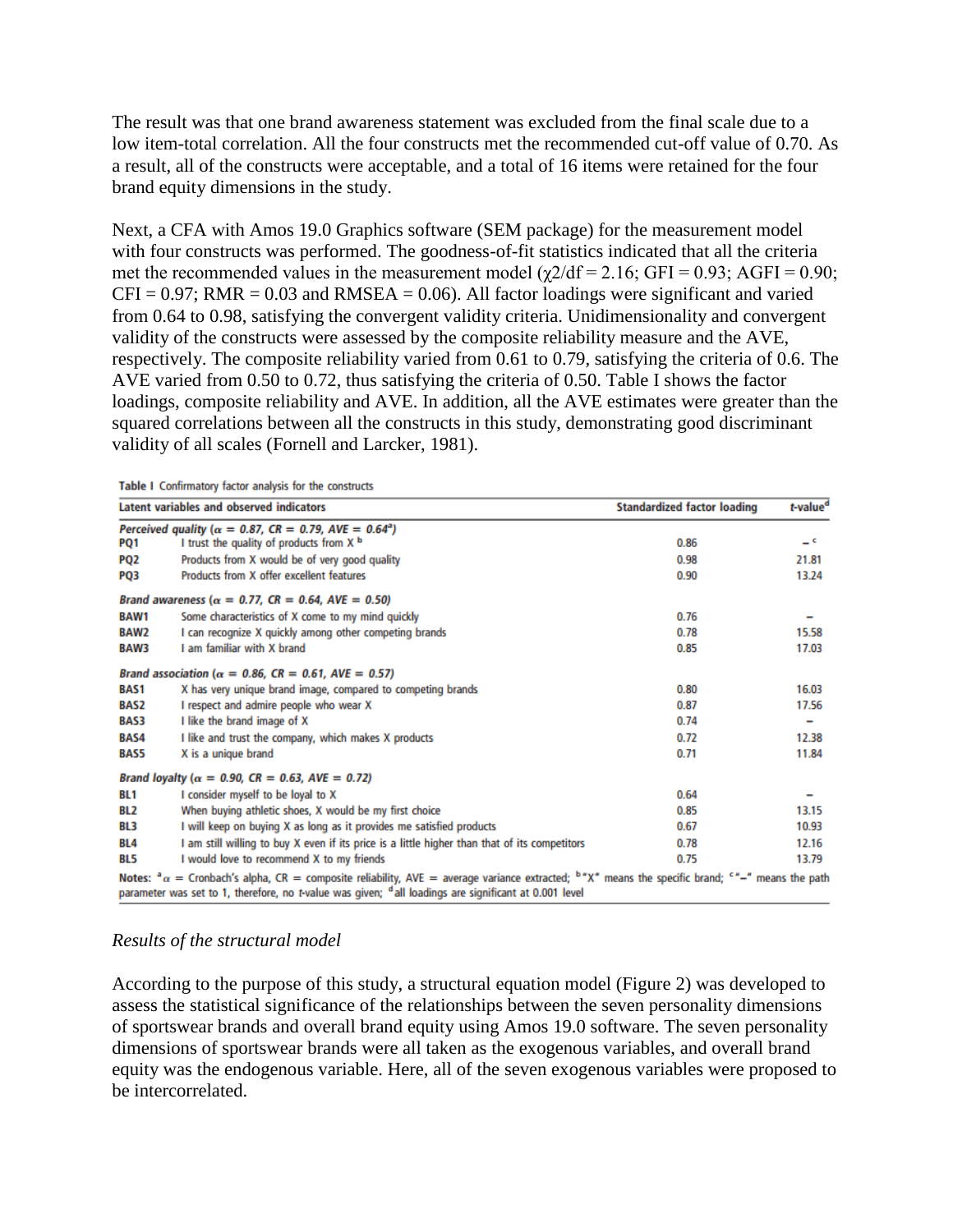The results of the goodness-of-fit tests of the overall structural model are rather satisfactory  $(\gamma 2/df = 2.02, GFI = 0.91, AGFI = 0.88, CFI = 0.97, RMR = 0.09$  and RMSEA = 0.05) in relations to generally accepted standards (Hu and Bentler, 1999). It seems thus feasible to carry out the analysis of the results of the structural model. The value of the parameters and their degree of significance, as indicated in Table 1, allow us to confirm the existence of the relationships between the exogenous and endogenous constructs (Hair et al., 2009).

The statistical results obtained from this study clearly indicated the existence of the significant links between four brand personality dimensions and brand equity. More specifically, the competence (β = 0.13, t = 2.80), attractiveness (β = 0.13, t = 3.91), sincerity (β = 0.15, t = 4.04) and innovation ( $\beta$  = 0.09, t = 1.67) dimensions of brand personality had a positive and significant influence on brand equity of sportswear brands. In comparison, the influence of the other three dimensions, activity ( $\beta = -0.04$ , t = -1.17), excitement ( $\beta = 0.02$ , t = 0.56) and ruggedness ( $\beta$  = 0.02,  $t = 0.52$ ), of brand personality were not significant (Figure 3).

### **Discussion and implications**

Branding remains the sportswear industry's largest source of competitive advantage, and sportswear brands are dedicated to using a distinct and memorable brand identity to get customers' attention and build brand loyalty (Tong and Hawley, 2009). This study aims to explore the personalities of sportswear brands and their relationships to brand equity using Aaker's methodology. The study makes an important contribution to the understanding of brand personality and brand equity in the context of sportswear brands. It has both theoretical and practical implications. Theoretically, it developed a valid and reliable scale that measures personality for sportswear products, and it confirmed that consumers do associate particular brand personality dimensions with specific brand categories (such as sportswear) and certain dimensions of brand personality have a direct impact on brand equity. Practical applications of this research also exist. Below we summarize the results and discuss the key practical implications of the results.





Notes:  $\rightarrow$  No effect;  $\rightarrow$  significant effect;  $p < 0.05$ ; \*\* $p < 0.01$ ; \*\*\* $p < 0.001$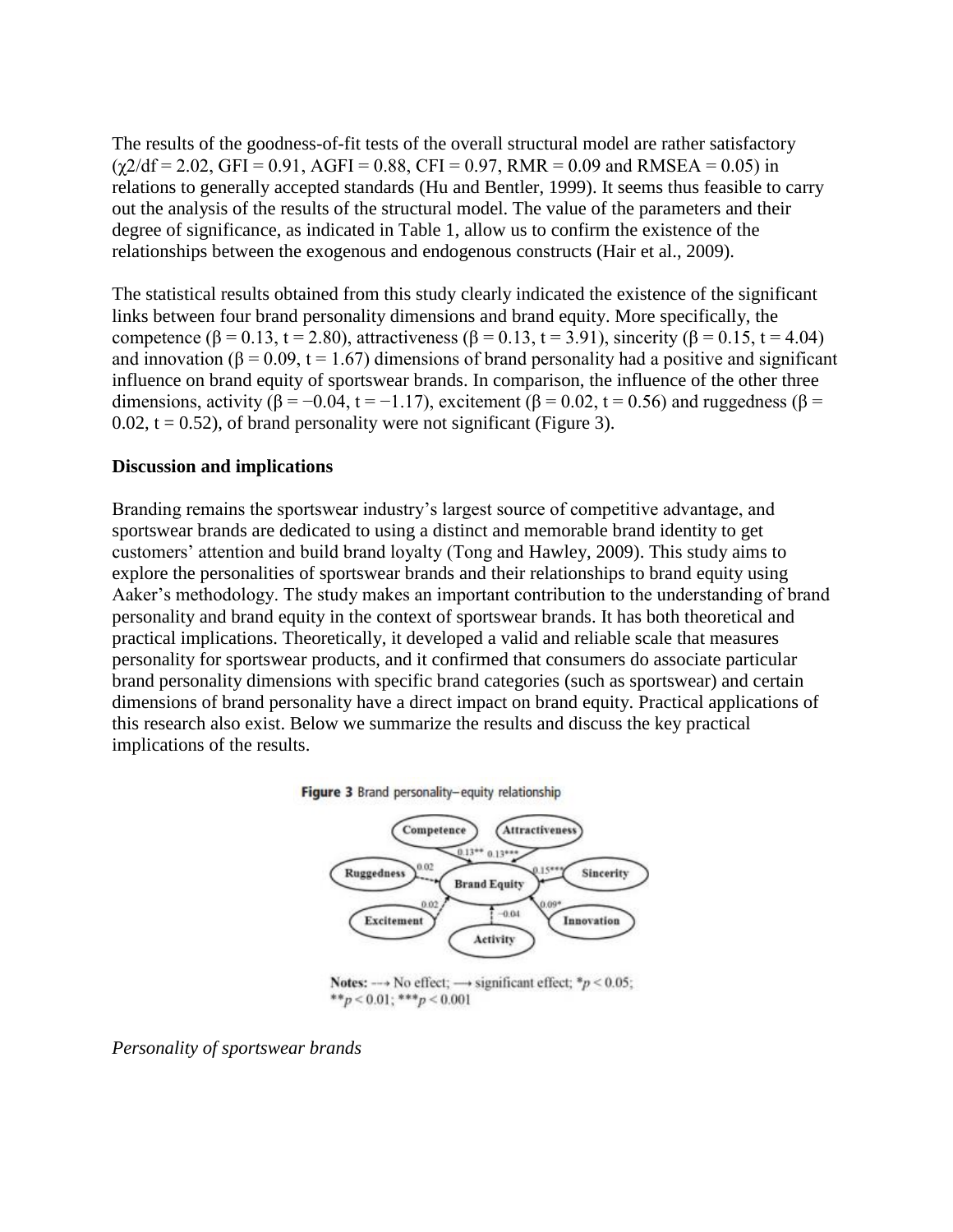Our results indicate that consumers do ascribe personality characteristics to sportswear brands, and the personality of sportswear brands can be described in seven dimensions and 53 personality traits: competence, attractiveness, sincerity, innovation,activity, excitement and ruggedness. Among the seven personality dimensions of sportswear brands, five of them – competence, attractiveness, sincerity, excitement and ruggedness – are congruent with the five dimensions of brand personality developed by Aaker (1997), and two new dimensions, namely, innovation and activity, appeared in this study as dimensions of brand personality specifically for sportswear brands.

The personality dimension of competence consists of traits such as determined, confident, successful and reliable. The brand personality described by this category clearly fits the top sportswear brands' (e.g. Nike, Adidas and Reebok) leading position and good reputation in the sportswear market. The attractiveness dimension, including up-to-date, popular, young and cool, seems to reflect the stylistic and attractive aspect of sportswear products and celebrity-athletes who represent well-known sportswear brands. The sincerity dimension encompasses traits like honest, friendly, practical and flexible, which appears to reflect consumers' perceptions of high quality, high performance and the family-oriented image of the major sportswear brands (Maehle et al., 2011). Innovation in this study depicts being unique, modern and innovative. The emergence of the innovation dimension in this study may be explained by the fact that consumers portray sportswear brands as innovative and modern. The activity dimension refers to characteristics such as fast, active, disciplined and organized. This dimension is the reflection of characteristics defining athletes based on sportswear brands' personality. The personality dimension of excitement consists of traits such as enthusiastic, fun and cheerful, which implies that sportswear brands are considered to be fun and are thus highly capable of generating interest. The ruggedness dimension, including tough, technical and sophisticated, suggests that sportswear brands are seen as outdoorsy and tough. This result comes as no surprise because sportswear products powered by cutting-edge technology and performance can protect people during their outdoor sports and activities.

According to Aaker (1997) and Shank and Langmeyer (1994), the measurement and defining the personality of the brand can be managerially interesting, because it allows description of brands' personalities and contrasting personalities of competing brands, and more importantly, it allows marketers to gain a complete understanding of what consumers learn from all the communication, product usage, competitive environment and the rest of the external factors. In the sportswear industry, there is evidence that the top brands compete fiercely against each other for market share and customer loyalty. In such an environment, successful positioning and differentiation of the brand becomes crucial (Tong and Hawley, 2009). Thus, the scale and the distinctive brand personality dimensions identified by this study can be used as a practical marketing tool for brand managers in the sportswear market. Specifically, our findings would help managers better understand the image of their brand in the minds of consumers, better distinguish their brand from competing brands and further identify the target market that is sensitive to the personality traits attached to their brand. For example, the results of this study revealed that Nike was rated statistically significantly higher than its rival Adidas on items such as competitive, trendy, sincere and exciting. However, Under Armour's personality appeared to be as clear and strong as Nike's, which provided further evidence for the market analysis suggesting that Under Armour is no longer just a scrappy underdog, and its image of elite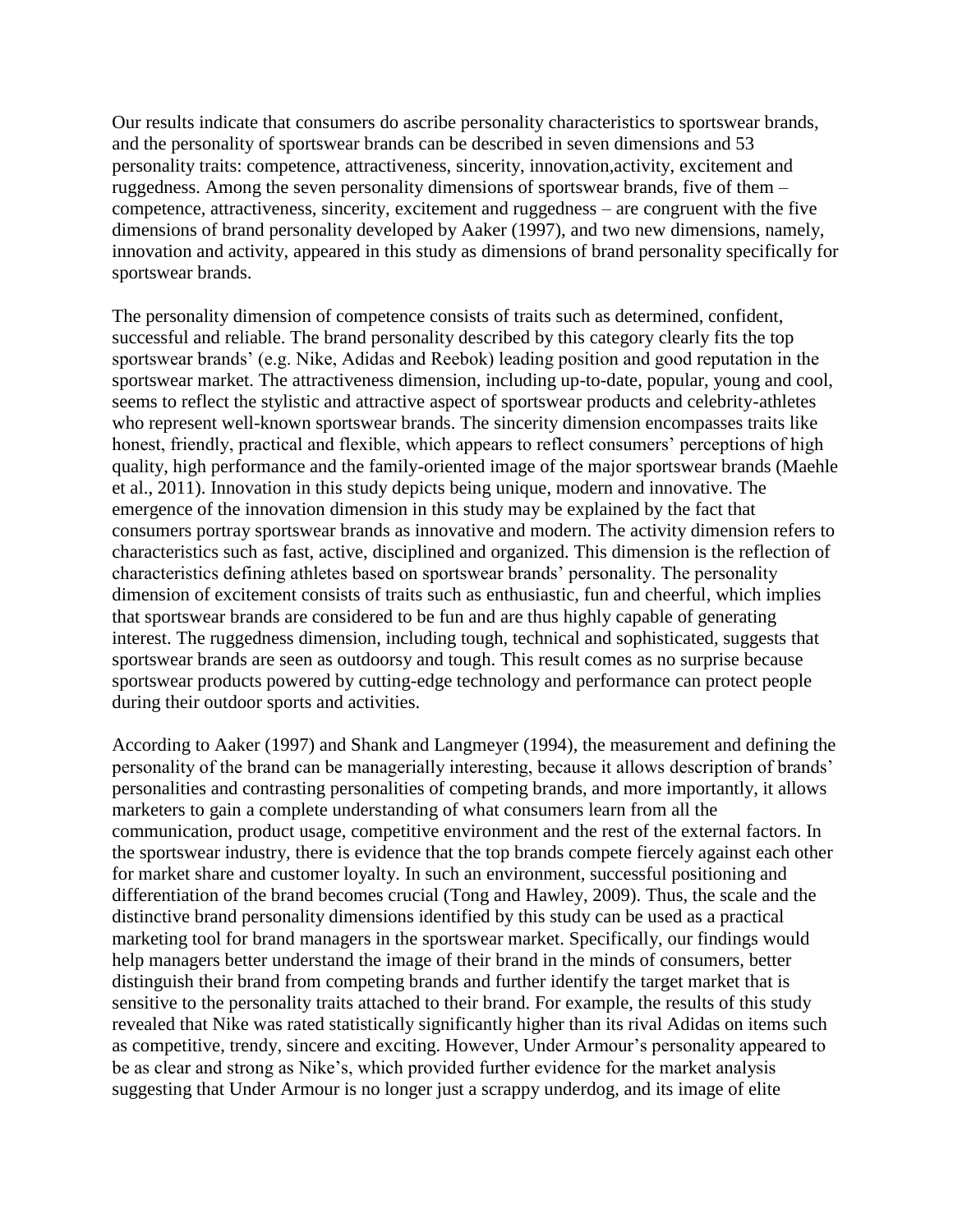athleticism gives it incredible growth potential in the market (Townsend, 2014). A brand's personality is born out of its tangible characteristics, but the creation of brand personality also involves active corporate communication. Hence, sportswear marketers should concentrate on developing efficient marketing communications and campaigns appealing to customers in the process of creating effective brand personalities in reference to the competence, attractiveness, sincerity, innovation, activity, excitement and ruggedness for sportswear brands. In terms of antecedents of brand personality, it has been suggested that brand personality is created by a multitude of marketing variables, such as celebrity/star endorsement, sports event sponsorship and advertising (Batra et al., 1993; Plummer, 2000; Tong and Hawley, 2009).

### *The impact of brand personality on brand equity*

Building brand equity is crucial for a heavily branded product category, like sportswear (Tong and Hawley, 2009). Effective brand equity management by encompassing brand personality is of paramount importance in reaching the overall company goals of satisfaction, loyalty and profitability in the sportswear market (Rajagopal, 2006). The results of this study indicate that certain dimensions of brand personality have a direct impact on brand equity of sportswear brands. This is in line with previous studies, in which researchers have posited that brand personality traits influence attitude toward a brand, brand preferences and brand loyalty among consumers (Sirgy, 1982; Aaker, 1999; Ambroise et al., 2005; Keller, 2008), and development of a strong brand personality could increase perceived value and positive brand perception among consumers (Aaker, 1991; Arora and Stoner, 2009; Tong and Hawley, 2009).

This study showed that not all brand personality dimensions have the same influence in increasing the value of a sportswear brand from a consumer perspective, some dimensions being more efficient than others. Specifically, we have identified that four dimensions among all the seven personality dimensions, namely, competence, attractiveness, sincerity and innovation, are the positive and significant contributing factors to the creation and enhancement of sportswear brand equity. These findings imply that the more the personality/identity of a sportswear brand is considered competent, attractive, sincere and innovative, the higher the consumer perceived value of that brand. Given marketing/brand managers often have limited resources (e.g. money, time and manpower) to implement branding strategies, our findings provide insights as to what dimensions of brand personality would deliver the best result in today's competitive sportswear market. Sportswear marketers should capitalize on these findings by focusing on these four dimensions in developing brand personality and communicating to their target customers with right marketing strategies to create favorable attitudes and behaviors toward the brand. More specifically, the four most important dimensions of personality (competence, attractiveness, sincerity and innovation) should be incorporated into the marketing strategies and campaigns that are heavily used in the process of personality and equity creation in the sportswear industry such as advertising, celebrity athlete endorsements and sports event sponsorship (Radder and Huang, 2008; Tong and Hawley, 2009). For example, when sportswear marketers use star athletes to promote their brands, they should use athletes who are perceived as competitive, attractive, sincere and innovative to create a good "fit" between brand and celebrity image and build great brand equity (Misra, 1990). Nike, the market leader, has successfully associated its brand with famous athletic celebrities (e.g. Michel Jordan) and top sport events (e.g. the Olympics) to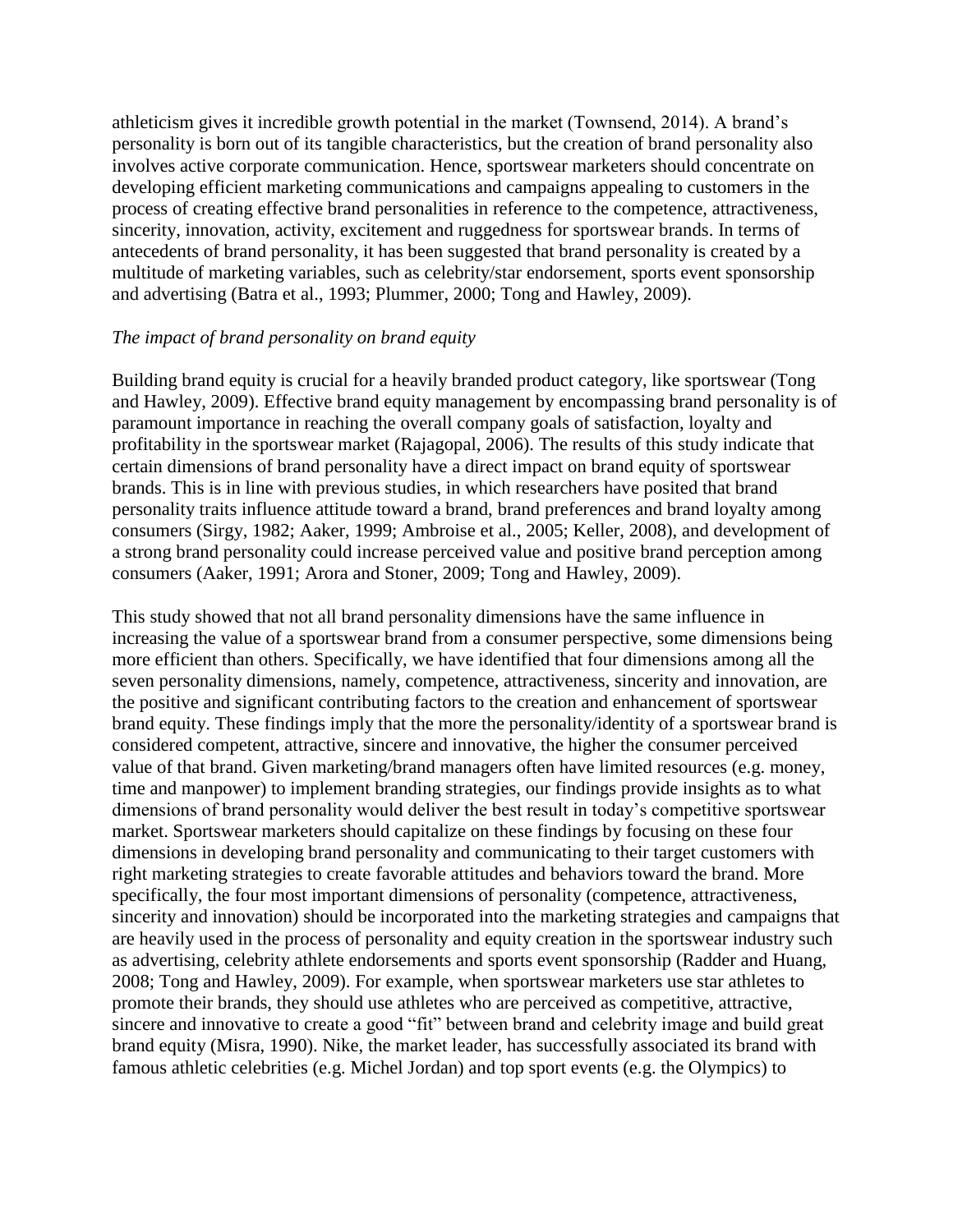increase its brand awareness and has conveyed an image of Nike as superior, consistent, fun and innovative brand to its target market.

Although consumers also perceived the sportswear brands to have an active, exciting and rugged brand personality, these three personality dimensions are not strong enough to produce statistically significant advantage in creating brand value for young consumers in the context of choosing a sportswear brand. Based on our empirical evidence, we believe that perhaps, the sportswear brand should avoid trying so hard to be active and exciting or investing so heavily for the tough and sophisticated look.

## **Limitations and future research**

This research has a number of limitations, which constitute areas for future research. First of all, the study was carried out on a convenience sample. Even if the young consumers surveyed, aged 19-30, are part of the target of sportswear brands, it would seem interesting to replicate this survey on a much more diversified sample of consumers. Then, this study only examined the impact of brand personality on overall brand equity. We think future studies should also investigate the influence of brand personality on the four dimensions of brand equity: perceived quality, brand awareness, brand association and brand loyalty (Aaker, 1991). Finally, the influence of brand personality could also vary depending on demographic variables or consumption-related variables (e.g. involvement and price sensitivity), thus this would let a company to act more specifically depending on the target.

# **References**

- Aaker, D.A. (1996a), Building Strong Brands, The Free Press, New York, NY. Aaker, D.A. (1996b), "Measuring brand equity across products and markets", California Management Review, Vol. 38 No. 3, pp. 102-120.
- Aaker, J. and Fournier, S. (1995), "A brand as a character, a partner and a person: three perspectives on the question of brand personality", in Kardes, F.R. and Sujan, M. (Eds), Advances in Consumer Research, Association for Consumer Research, Provo, UT, pp. 391-395.
- Aaker, J.L. (1997), "Dimensions of brand personality", Journal of Marketing Research, Vol. 34 No. 3, pp. 347-356. Aaker, J.L. (1999), "The malleable self: the role of self-expression in persuasion", Journal of Marketing Research, Vol. 36 No. 1, pp. 45-57.
- Aaker, J.L., Benet-Martínez, V. and Garolera, J. (2001), "Consumption symbols as carriers of culture: a study of Japanese and Spanish brand personality constucts", Journal of Personality and Social Psychology, Vol. 81 No. 3, pp. 492-508.
- Ambroise, L., Ben Sliman, S., Bourgeat, P., De Barnier, V., Ferrandi, J.M., Merunka, D., Roehrich, G. and Valette-Florence, P. (2005), "The impact of brand personality on attitude and commitment toward the brand", CD-ROM, Proceedings of the 32nd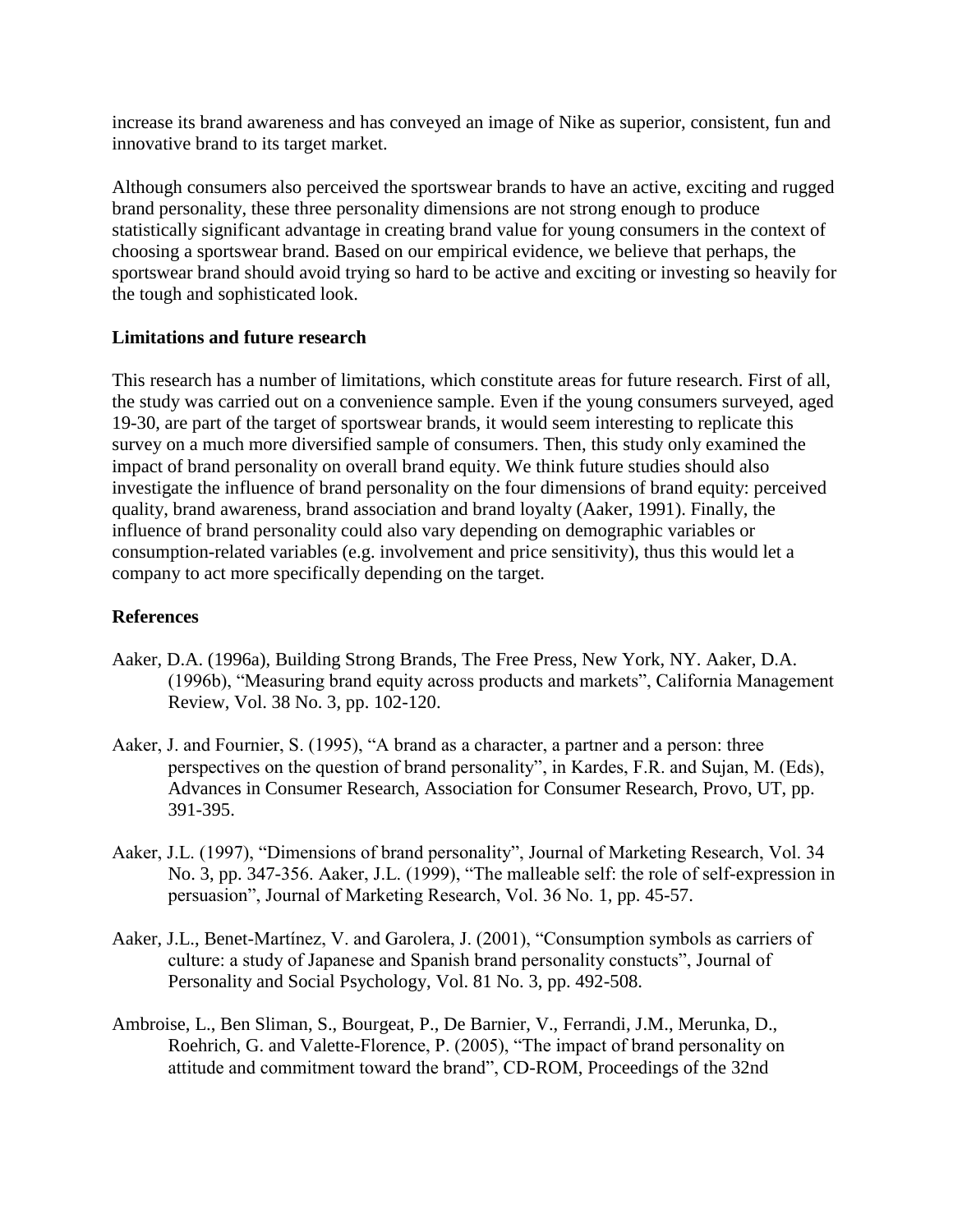International Research Seminar in Marketing, Marketing Communications and Consumer Behavior, La Londe les Maures.

- Arora, R. and Stoner, C. (2009), "A mixed method approach to understanding brand personality", Journal of Product & Brand Management, Vol. 18 No. 4, pp. 272-283. Azoulay, A. and Kapferer, J.-N. (2003), "Do brand personality scales really measure brand personality?", Journal of Brand Management, Vol. 11 No. 2, pp. 143-155.
- Batra, R., Lehmann, D.R. and Singh, D. (1993), "The brand personality component of brand goodwill: some antecedents and consequences", in Aaker, D.A. and Biel, A.L. (Eds), Brand Equity & Advertising: Advertising's Role in Building Strong Brands, Lawrence Erlbaum Associates, Hillsdale, NJ, pp. 83-96.
- Belk, R.W. (1988), "Possessions and the extended self", Journal of Consumer Research, Vol. 15 No. 2, pp. 139-168.
- Biel, A.L. (1993), "Converting image into equity", in Aaker, D.A. and Biel, A.L. (Eds), Brand Equity and Advertising, Lawrence Erlbaum Associates, Hillsdale, NJ, pp. 67-82.
- Bosnjak, M., Bochmann, V. and Hufschmidt, T. (2007), "Dimensions of brand personality attributions: a person-centric approach in the German cultural context", Social Behavior and Personality: An International Journal, Vol. 35 No. 3, pp. 303-316.
- Brakus, J.J., Schmitt, B.H. and Zarantonello, L. (2009), "Brand experience: what is it? How is it measured? Does it affect loyalty?", Journal of Marketing, Vol. 73 No. 3, pp. 52-68.
- Buil, I., Chernatony, L.D. and Martínez, E. (2008), "A cross-national validation of the consumerbased brand equity scale", Journal of Product & Brand Management, Vol. 17 No. 6, pp. 384-392.
- Chaudhuri, A. and Holbrook, M.B. (2001), "The chain of effects from brand trust and brand affect to brand performance: the role of brand loyalty", Journal of Marketing, Vol. 65 No. 2, pp. 81-93.
- Cobb-Walgren, C.J., Ruble, C.A. and Donthu, N. (1995), "Brand equity, brand preference, and purchase intent", Journal of Advertising, Vol. 24 No. 3, pp. 25-40. Commerzbank (2008), "'Adidas', equity research", available at: [www.wikinvest.com/](http://www.wikinvest.com/) (accessed 8 August 2012).
- Deng, T. (2009), "'Just done it' nikes new advertising plan facing global economic crisis", International Journal of Business and Management, Vol. 4 No. 3, pp. 102-105.
- Ekinci, Y. and Hosany, S. (2006), "Destination personality: an application of brand personality to tourism destinations", Journal of Travel Research, Vol. 45 No. 2, pp. 127-139.

Farquhar, P.H. (1989), "Managing brand equity", Marketing Research, Vol. 1 No. 3, pp. 24-33.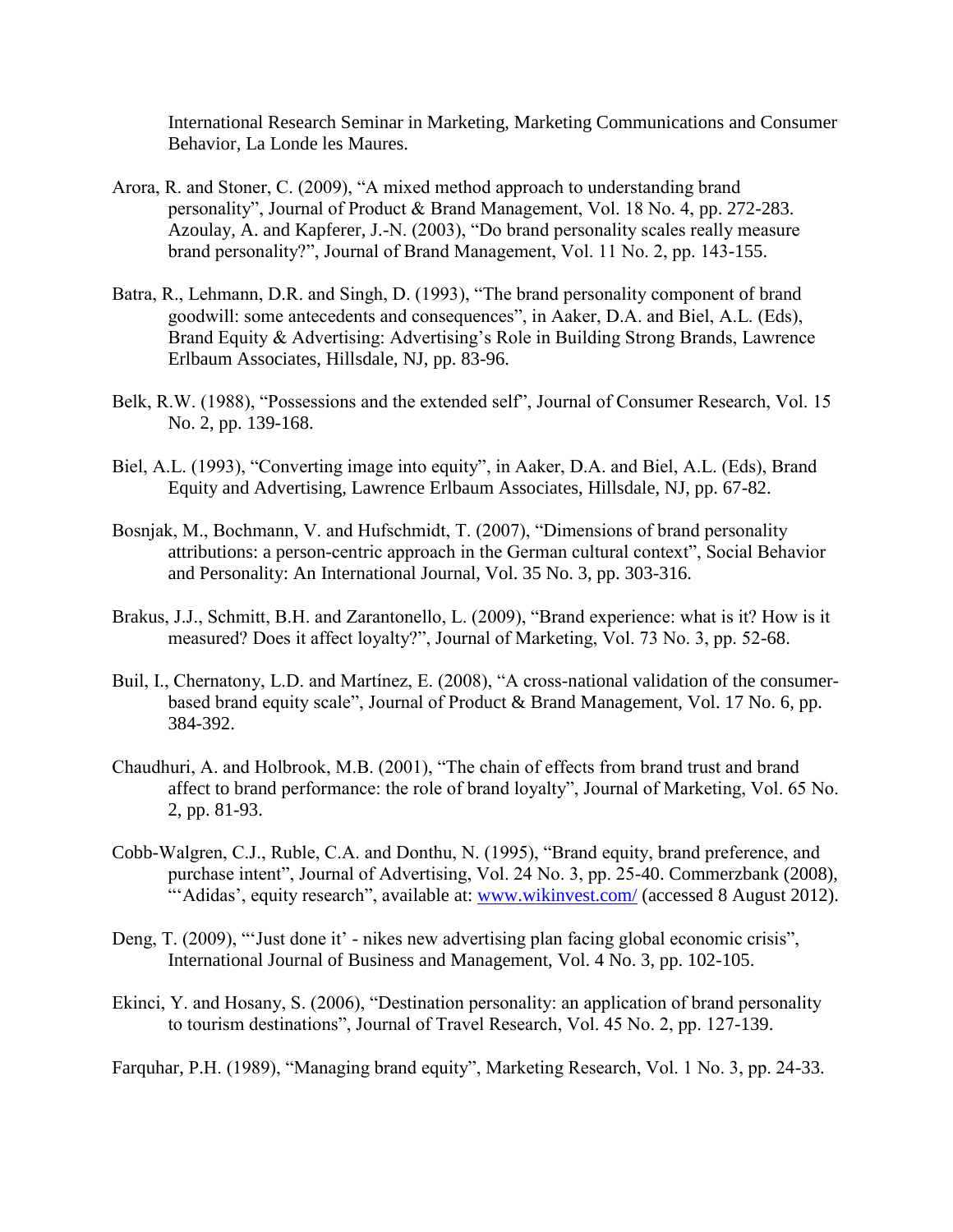- Fornell, C. and Larcker, D.F. (1981), "Evaluating structural equation models with unobservable variables and measurement error", Journal of Marketing Research, Vol. 18 No. 1, pp. 39- 50.
- Fournier, S. (1998), "Consumers and their brands: developing relationship theory in consumer research", Journal of Consumer Research, Vol. 24 No. 4, pp. 343-373.
- Freling, T.H. and Forbes, L.P. (2005), "An empirical analysis of the brand personality effect", Journal of Product & Brand Management, Vol. 14 No. 7, pp. 404-413.
- Freling, T.H., Crosno, J. and Henard, D. (2011), "Brand personality appeal: conceptualization and empirical validation", Journal of the Academy of Marketing Science, Vol. 39 No. 3, pp. 392-406.
- Geuens, M., Weijters, B. and De Wulf, K. (2009), "A new measure of brand personality", International Journal of Research in Marketing, Vol. 26 No. 2, pp. 97-107.
- Hair, J.F., Black, W.C., Babin, B.J. and Anderson, R.E. (2009), Multivariate Data Analysis, 7th ed., Prentice Hall-Pearson Education, Upper Saddle River, NJ.
- Hu, L. and Bentler, P.M. (1999), "Cutoff criteria for fit indexes in covariance structure analysis: conventional criteria versus new alternatives", Structural Equation Modeling, Vol. 6 No. 1, pp. 1-55.
- Kaplan, M.D., Yurt, O., Guneri, B. and Kurtulus, K. (2010), "Branding places: applying brand personality concept to cities", European Journal of Marketing, Vol. 44 Nos 9/10, pp. 1286-1304.
- Keller, K.L. (1993), "Conceptualizing, measuring, and managing customer-based brand equity", Journal of Marketing, Vol. 57 No. 1, pp. 1-22. Keller, K.L. (2008), Strategic Brand Management: Building, Measuring, and Managing Brand Equity, 3rd ed., Prentice Hall, Upper Saddle River, NJ.
- Keller, K.L. (2009), "Building strong brands in a modern marketing communications environment", Journal of Marketing Communications, Vol. 15 Nos 2/3, pp. 139-155.
- Kim, J., Baek, T.H. and Martin, H.J. (2010), "Dimensions of news media brand personality", Journalism & Mass Communication Quarterly, Vol. 87 No. 1, pp. 117-134.
- Louis, D. and Lombart, C. (2010), "Impact of brand personality on three major relational consequences (trust, attachment, and commitment to the brand)", Journal of Product & Brand Management, Vol. 19 No. 2, pp. 114-130
- Maehle, N., Otnes, C. and Supphellen, M. (2011), "Consumers' perceptions of the dimensions of brand personality", Journal of Consumer Behaviour, Vol. 10 No. 5, pp. 290-303.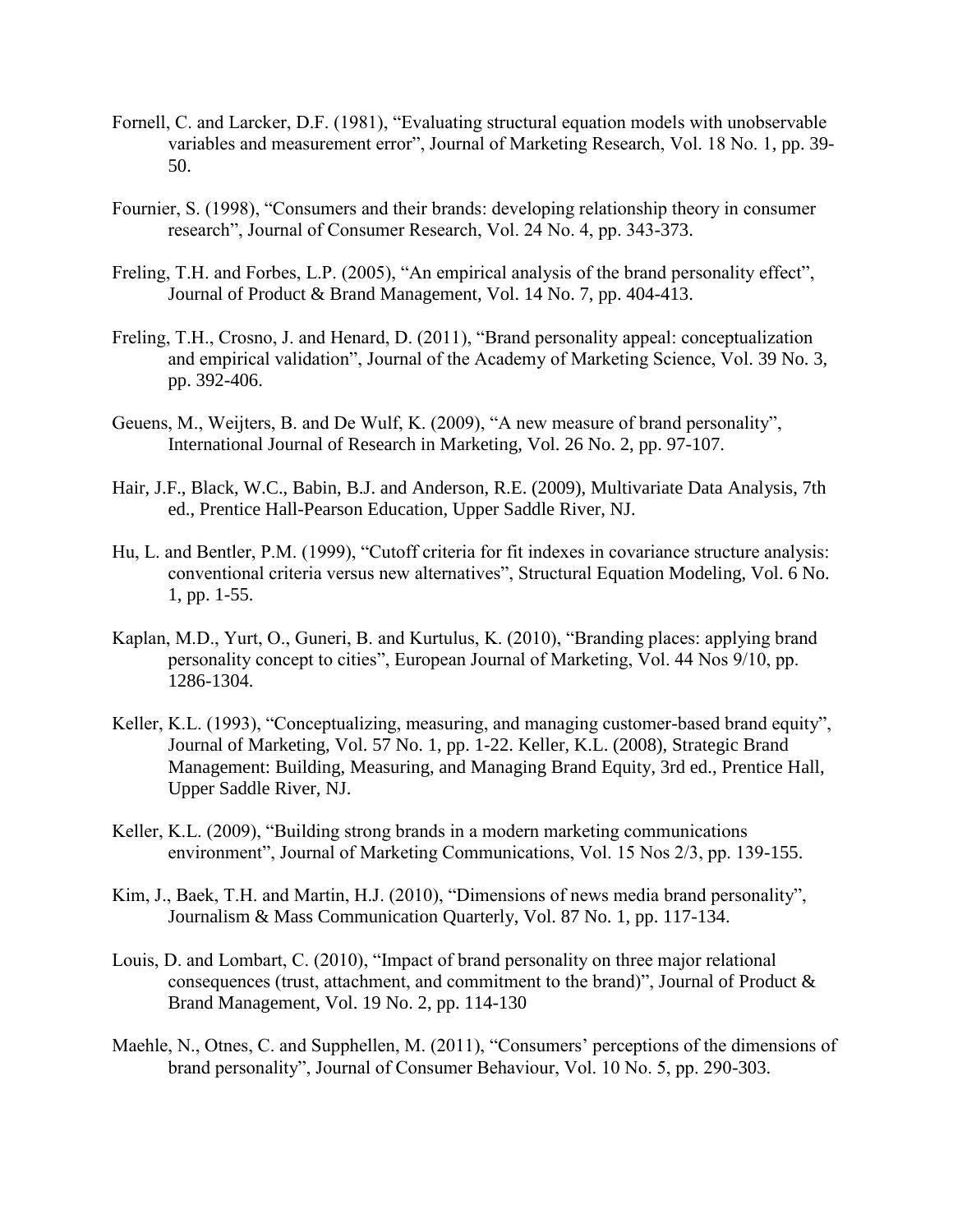- Milas, G. and Mlac<sup>x</sup>ic<sup>'</sup>, B. (2007), "Brand personality and human personality: findings from ratings of familiar Croatian brands", Journal of Business Research, Vol. 60 No. 6, pp. 620-626.
- Misra, S. (1990), "Celebrity spokesperson and brand congruence: an assessment of research and effect", Journal of Business Research, Vol. 21 No. 1, pp. 159-173.
- Netemeyer, R.G., Krishnan, B., Pullig, C., Wang, G., Yagci, M., Dean, D., Ricks, J. and Wirth, F. (2004), "Developing and validating measures of facets of customer-based brand equity", Journal of Business Research, Vol. 57 No. 2, pp. 209-224.
- Nunnally, J.C. (1978), Psychometric Theory, 2nd ed., McGraw-Hill, New York, NY.
- Oliver, R.L. (1999), "Whence consumer loyalty?", Journal of Marketing, Vol. 63 No. 1, pp. 33- 44.
- Pappu, R., Quester, P.G. and Cooksey, R.W. (2005), "Consumer-based brand equity: improving the measurement - empirical evidence", Journal of Product & Brand Management, Vol. 14 No. 3, pp. 143-154.
- Plummer, J.T. (2000), "How personality makes a difference", Journal of Advertising Research, Vol. 40 No. 6, pp. 79-84.
- Radder, L. and Huang, W. (2008), "High-involvement and low-involvement products: a comparison of brand awareness among students at a South African university", Journal of Fashion Marketing and Management, Vol. 12 No. 2, pp. 232-243.
- Rajagopal, R. (2006), "Brand excellence: measuring the impact of advertising and brand personality on buying decisions", Measuring Business Excellence, Vol. 10 No. 3, pp. 56- 65.
- Romaniuk, J. and Nenycz-Thiel, M. (2013), "Behavioral brand loyalty and consumer brand associations", Journal of Business Research, Vol. 66 No. 1, pp. 67-72.
- Shank, M.D. and Langmeyer, L. (1994), "Does personality influence brand image?", The Journal of psychology, Vol. 128 No. 2, pp. 157-164.
- Sirgy, M.J. (1982), "Self-concept in consumer behavior: a critical review", Journal of Consumer Research, Vol. 9 No. 3, pp. 287-300.
- Sung, Y. (2011), "The effect of usage situation on Korean consumers' brand evaluation: the moderating role of self-monitoring", Journal of Consumer Behaviour, Vol. 10 No. 1, pp. 31-40.
- Sung, Y. and Kim, J. (2010), "Effects of brand personality on brand trust and brand affect", Psychology and Marketing, Vol. 27 No. 7, pp. 639-661.